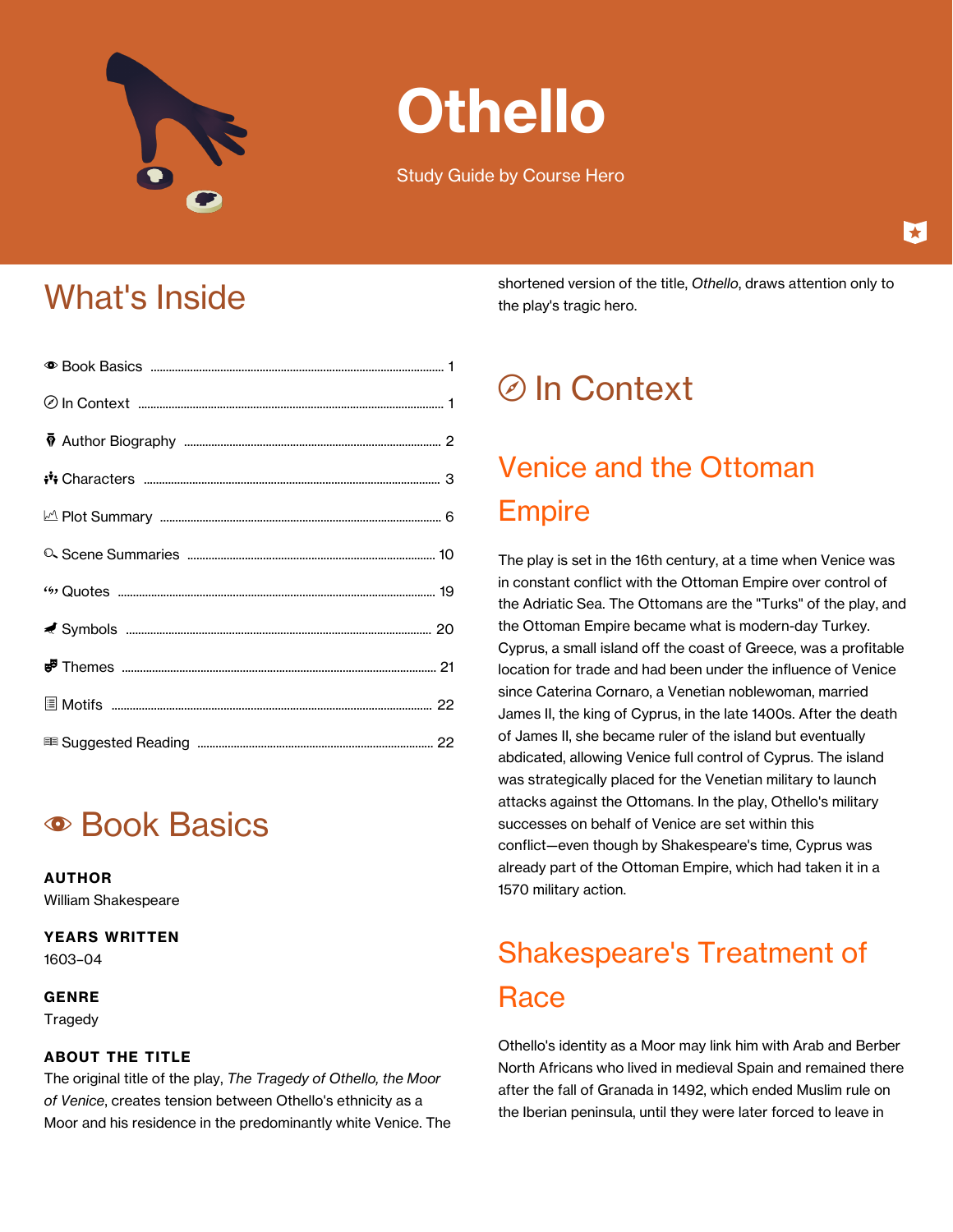1609. Iago's reference to Othello as a "Barbary horse" may also link Othello with the Barbary people of North Africa. There is evidence that an ambassador from Barbary visited London in 1600 to advocate for an alliance against Spain, and Shakespeare may have been familiar with the event. At the time, it was noted that the ambassador and his attendants practiced religious rites that contrasted with Christianity and were likely Muslim. Alternatively, Shakespeare may use the term *Moor* to refer to a black African who was not necessarily from Spanish or North African Muslim descent. Yet, Queen Elizabeth, in 1601, referred to Spanish Moors when she tried to ban them from Britain.

Regardless of the specifics of Othello's ethnic background, he is set apart as something other in the mostly white European culture in which he resides. While his character bridges this divide with European traits such as Christianity, military success against a Muslim empire, and nobility, Othello's differences make him vulnerable to Iago's manipulations, which are based on racial tensions. Iago plays on cultural fears regarding racial mixing when he characterizes for Brabantio the marriage between Othello and Desdemona in black-andwhite sexual terms: "an old black ram/is tupping your white ewe." As both Othello's and Desdemona's behaviors, thoughts, and feelings are called into question, the motif of blackness recurs. Othello's jealousy is thought to be influenced by black bile, and Desdemona's reputation becomes "begrimed and black." On the surface, it seems that blackness is to blame for the loss of innocence or purity within Othello and Desdemona's relationship. Yet, in a twist on the motif, Desdemona, in reality, is innocent of any crime, and the blackness of Othello's jealousy comes not from his ethnicity but from the black manipulations of a white character, Iago.

### Giraldi Cinthio's *Hecatommithi*

The main source for Shakespeare's *Othello* is Giraldi Cinthio's *Hecatommithi*, which tells the story of a valiant and handsome Moor living in Venice who falls in love with a virtuous and beautiful lady, Disdemona. She returns his love in kind. They marry and are happy together, when the Moor is given a military appointment that will either take him far from Disdemona or require she embark with him on the dangerous voyage across the sea. Disdemona agrees to accompany him to his new post. A "wicked Ensign" also falls in love with Disdemona and plots to make the Moor believe she is

unfaithful. His plan is successful, and he and the Moor conspire together to kill Disdemona. The Ensign carries out the killing, but later claims the Moor confessed to killing his wife. The Moor is arrested and tortured. Later, the Ensign is also tortured, and he dies.

Shakespeare would have read this story in the original Italian or in French translation, as it had not been translated into English at the time *Othello* was written. A few differences are quite significant. In the original story, neither the Ensign nor the Moor have names. Shakespeare makes them more personal: Iago and Othello. In the original, it is the Ensign who kills Disdemona with the Moor's consent, yet Shakespeare chose to have Othello do this deed, with Iago as manipulator.

## $\bar{\phi}$  Author Biography

Neither the exact birth or death dates of William Shakespeare are known. However, he was probably born around April 23, 1564, as the third child of John Shakespeare and Mary Arden. This date is based on a record of his baptism, which occurred on April 26, 1564, in Stratford-upon-Avon, England, and the fact that baptisms were customarily done three days from birth. Very little information is known about Shakespeare's childhood or early adulthood, outside of the marriages, baptisms, and burials recorded by Holy Trinity Church. He married Anne Hathaway, eight years older than Shakespeare and pregnant with his child, when he was 18. A daughter, Susanna, was born to the couple on May 26, 1583, a few months later. Twins—Judith and Hamnet—were born a few years after; Hamnet died in childhood.

In approximately 1588, Shakespeare moved to London to pursue a career in the theater. As Shakespeare became known as an actor and playwright, references to him outside of church records can be found. The Lord Chamberlain's Men's records indicate that by 1594 Shakespeare was a managing partner in the troupe, as well as an actor and playwright. The fact that some of his plays were actually recorded and sold as popular literature, even during his lifetime, attests to the fact his work was unusually popular. He owned shares in the London's Globe Theater, which was built in 1599.

Shakespeare's main source for the story of *Othello* was Italian writer Giraldi Cinthio's 1565 work, the *Hecatommithi.* The earliest records suggest *Othello* was first performed in 1604 under the title *The Moor of Venice*; it was popular throughout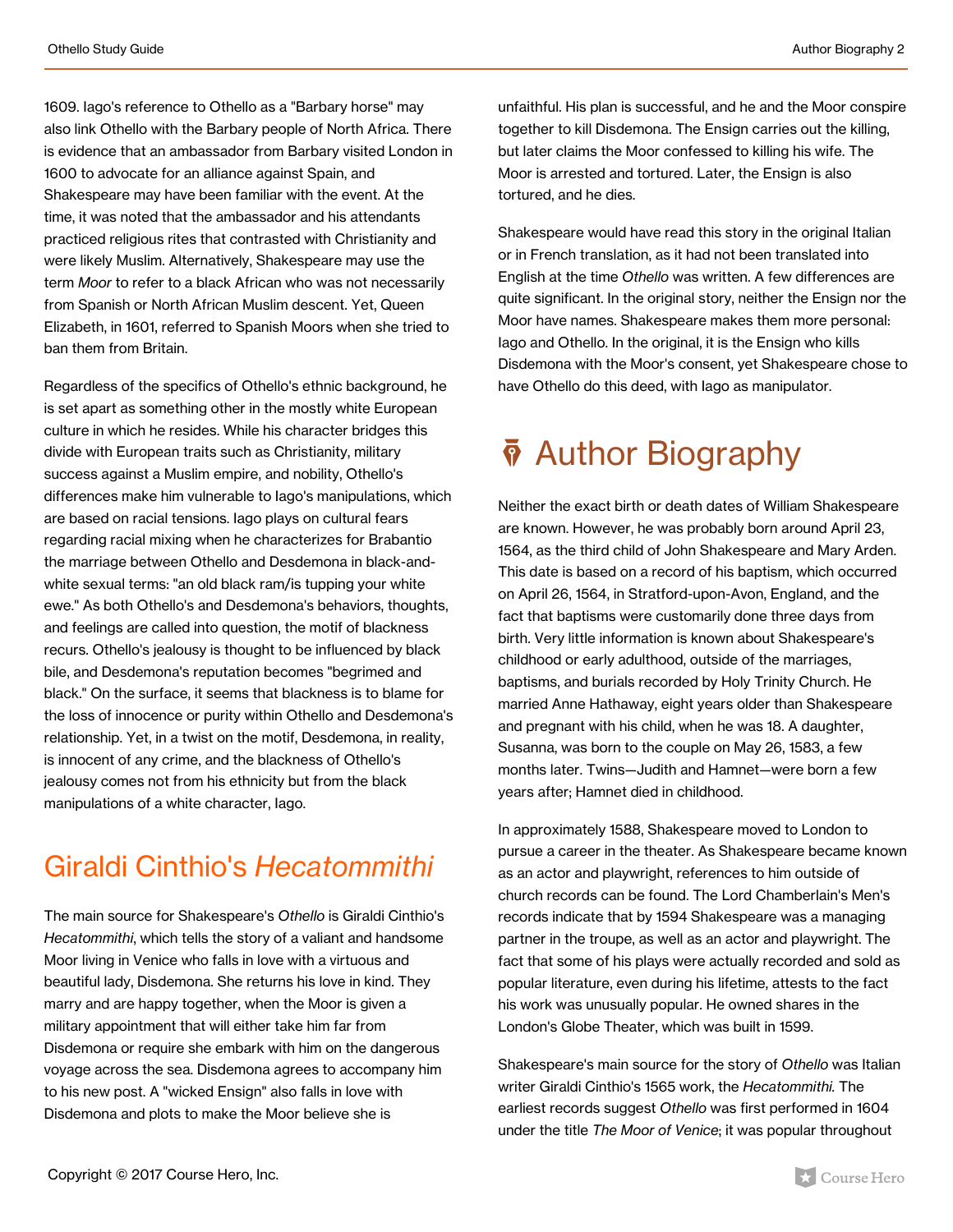the 1600s and remained so well into the 18th century. Early versions of the play include the sworn oaths *S'blood* ("God's blood") and *Zounds* ("God's wounds"), but these were later removed in accordance with an act of Parliament in 1606 that made such uses of God's name in plays illegal. In 1660, actress Margaret Hughes, playing Desdemona, became the first woman to perform on the English stage. Before this time, all roles—male and female—were performed by men and boys.

Shakespeare retired in 1611, and he died a few years later in 1616 at age 52—likely on his birthday, although the official records of Holy Trinity Church only give his burial date, April 25.

## \*\*\* Characters

### **Othello**

As a tragic hero, Othello is unusual in that he is relatively passive and reactionary. His action does not drive the plot. He is known as a man of action—a military leader, and a successful one. His eloquent words and valiant actions in battle have given him a reputation. But in the play, he does not take the most active role in his own character arc. Iago, in contrast, manipulates behind the scenes from the first moments of the play. Othello wins Desdemona by his stories of the adventures he's experienced, and he seems to be more in love with the confidence she gives him by her adoration than with the woman herself. He is not present when the others arrive at Cyprus, and he arrives at the celebration just in time to discipline Cassio. He is more acted upon than actor. In one reading of the play, Iago can be characterized as a Satan figure, and this, along with the "temptation" that takes place in the castle gardens on Cyprus, puts Othello in the role of Adam.

### Iago

Iago declares early on in the play, "I am not what I am." And indeed, the audience might well leave the play wondering, Who is Iago? What is his motivation for causing such utter destruction in the lives of arguably innocent people? Is he angry at being passed up for a promotion? Does he think Emilia has been sleeping with Othello? These petty motivations

seem inadequate in light of the absolute thoroughness with which Iago manipulates the people around him. He is excellent at immediately assessing a person's strengths and how these strengths can be turned into weaknesses. He exploits Roderigo's desire for Desdemona and his generous hand with money. He leverages Cassio's desire to please Othello. He turns Desdemona's kindness to Cassio against both herself and Othello. And he keys in on Othello's love for Desdemona as the one weak point in Othello's armor. If Othello is an Adam, Iago is the snake in the garden: Satan himself.

### Desdemona

Desdemona is a woman of strength and purpose. She falls in love with Othello and acts on her own to elope with him, eschewing social conventions. She argues convincingly to go with him on the military mission to Cyprus. And she is unwavering in her kindness to Cassio. Through no fault of her own, her independent spirit and goodness are used against her by Iago in his plot to ruin Othello. Yet her actions on her deathbed are curious. She seems to take the blame for her own death, and seems quite passive as she is murdered. These contradictions may suggest Desdemona's independent spirit is at odds with the submissive obedience required of her by society.

## **Cassio**

Michael Cassio has recently been appointed as Othello's second in command, much to the chagrin of Iago: "that never set a squadron in the field,/Nor the division of a battle knows." Cassio's flaws open him up to exploitation by Iago, who seeks revenge against Cassio for this appointment. Cassio is more brains than brawn, and he doesn't hold his alcohol well. He's also a flirt, and he tends to characterize the women in his life as Madonnas (Desdemona) or whores (girlfriend Bianca).

## Roderigo

In love with Desdemona, Roderigo is wealthy and foolish. He provides a steady flow of income to Iago, who has promised to help Roderigo woo Desdemona. His desperation makes him susceptible to Iago's manipulations, and Iago convinces Roderigo to help kill Cassio, who has been positioned by Iago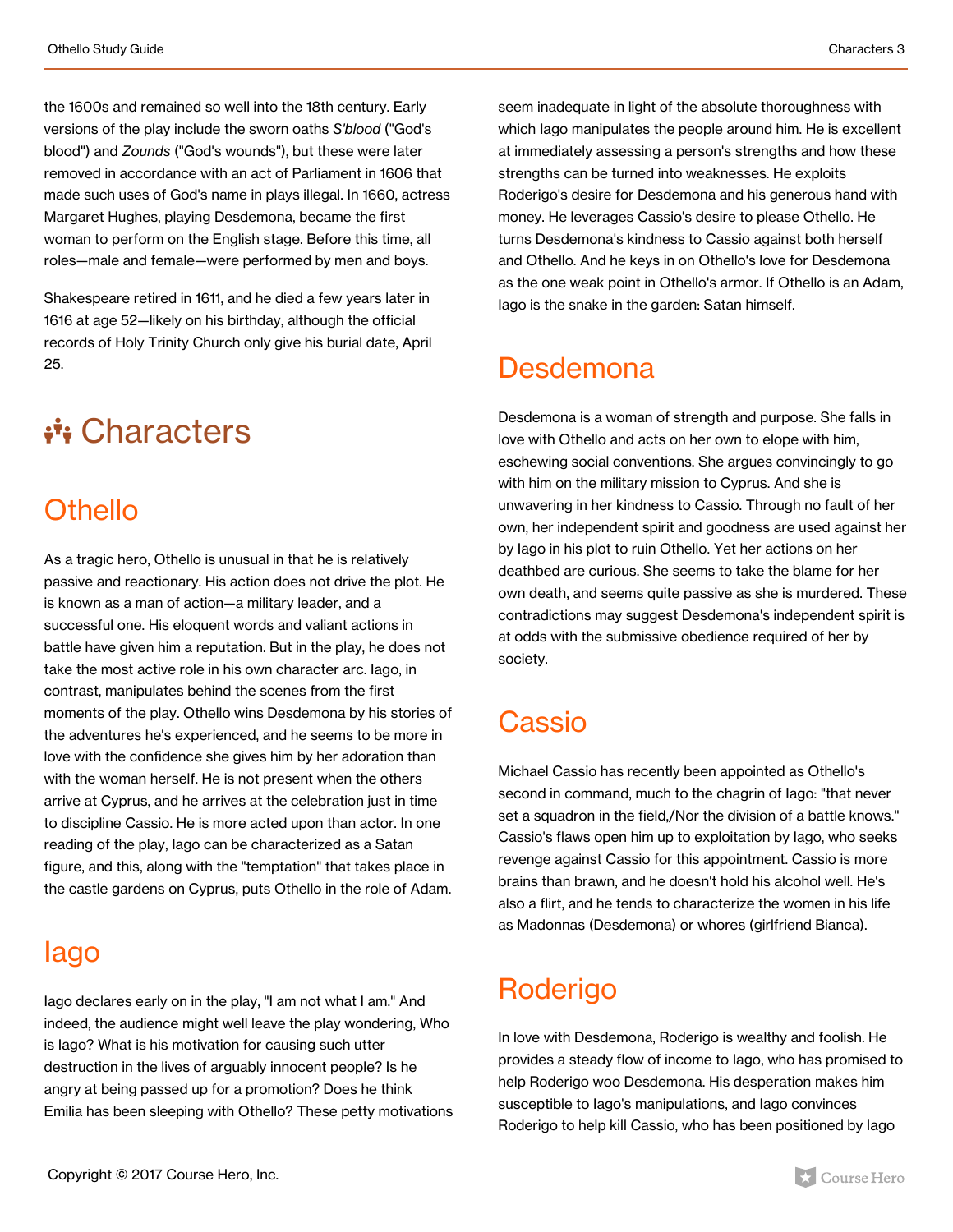as a rival suitor for Desdemona. In the end, Iago kills Roderigo.

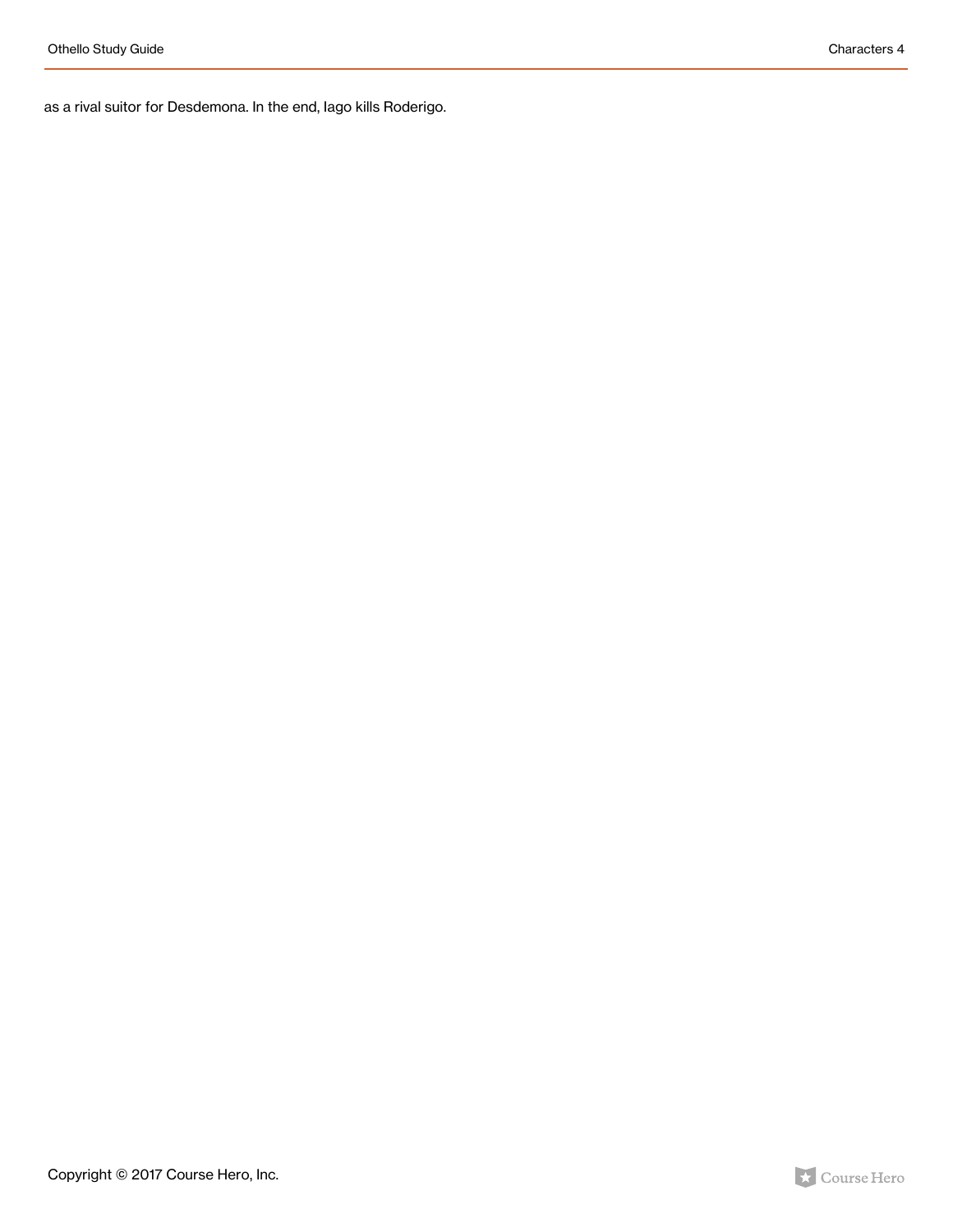### Character Map



Main character

Other Major Character  $\bullet$ 

**Minor Character** 

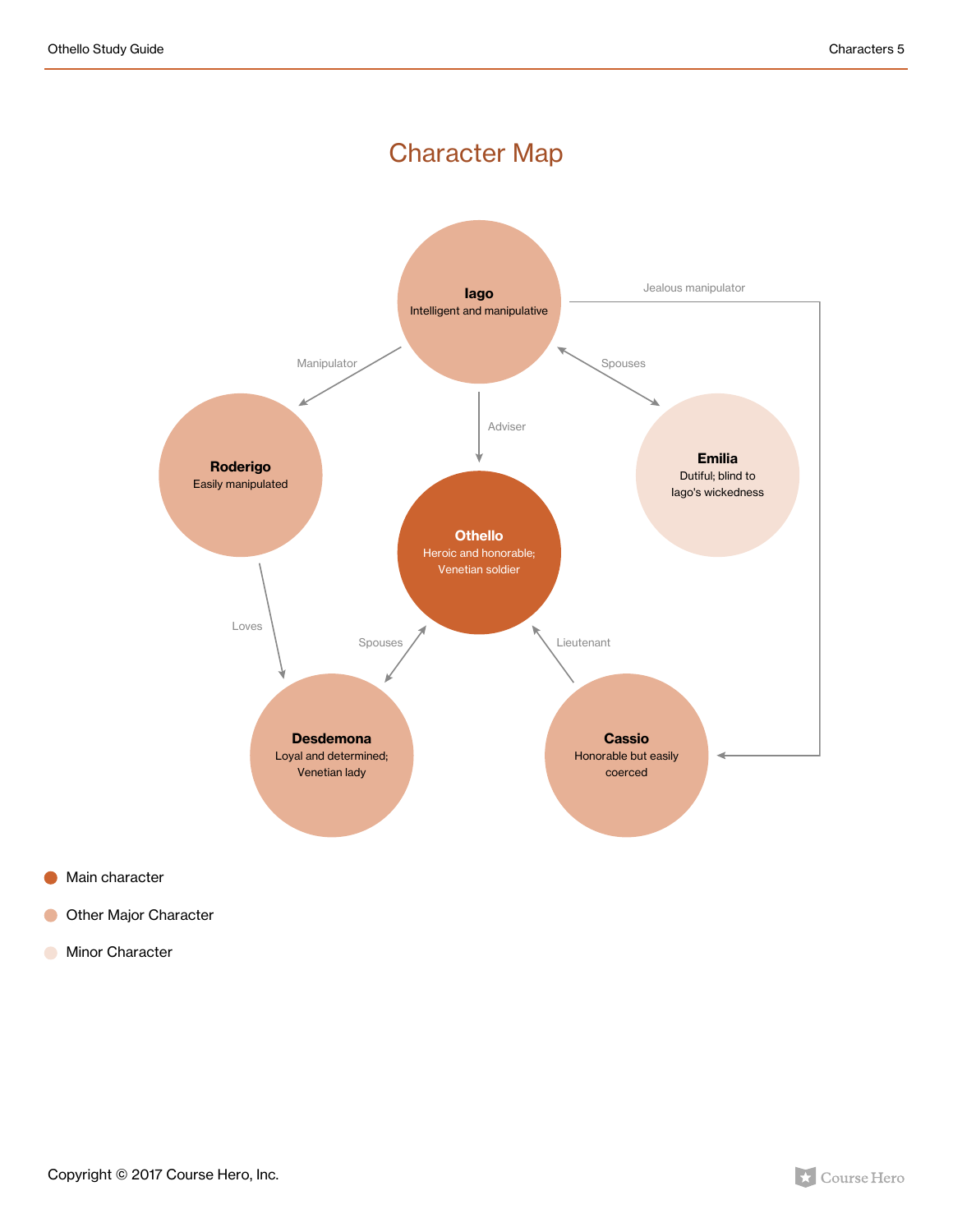### Full Character List

| <b>Character</b>           | <b>Description</b>                                                                                                                                                              |
|----------------------------|---------------------------------------------------------------------------------------------------------------------------------------------------------------------------------|
| Othello                    | Othello is a Moor who has become a<br>general in the Venetian army.                                                                                                             |
| lago                       | lago is Othello's ensign, or third in<br>command, and the villain of the play.                                                                                                  |
| Desdemona                  | Desdemona is Othello's beautiful and<br>kind wife, through whom lago plans to<br>ruin Othello.                                                                                  |
| Cassio                     | Michael Cassio is Othello's young but<br>devoted second in command.                                                                                                             |
| Roderigo                   | Roderigo is a foolish young gentleman<br>who is paying lago to help him woo<br>Desdemona.                                                                                       |
| <b>Bianca</b>              | Bianca is a Venetian courtesan who<br>has a special relationship with Cassio.                                                                                                   |
| <b>Brabantio</b>           | Brabantio is Desdemona's volatile and<br>paternalistic father.                                                                                                                  |
| Clown                      | The Clown is a servant of Othello's<br>and a source of humor in an otherwise<br>dark and violent play.                                                                          |
| Duke of Venice             | The ruler of Venice, the Duke of<br>Venice summons Othello for military<br>service in Cyprus, and takes Othello's<br>side in the disagreement between<br>Othello and Brabantio. |
| Emilia                     | Emilia is lago's wife, but she is also a<br>woman with progressive opinions<br>about the ways men and women<br>interact and the double standards by<br>which they are judged.   |
| The gentlemen<br>of Cyprus | The gentlemen of Cyprus discuss the<br>major storm at sea that destroys the<br>Turkish fleet.                                                                                   |
| Graziano                   | Graziano is a Venetian gentleman<br>related to Brabantio who<br>accompanies Lodovico.                                                                                           |

| Lodovico       | Lodovico is a Venetian gentleman<br>related to Brabantio who carries<br>messages from Venice to Cyprus. |
|----------------|---------------------------------------------------------------------------------------------------------|
| <b>Montano</b> | Montano is in charge of Cyprus before<br>Othello arrives.                                               |

## M Plot Summary

The play is set in Venice in the mid-1500s, during a time of conflict between the Turks and Venetians. As the play begins, Turkey is preparing for war against Venice and is likely to attack either the Venetian island of Cyprus or Rhodes. Othello, a Moor from North Africa and a successful Venetian general, has eloped with a young Venetian noblewoman named Desdemona.

When the news gets out, Roderigo, a gentleman who is in love with Desdemona, complains to Iago, Othello's ensign (third in command to Othello), about the secret marriage. Iago had agreed to help Roderigo court and win Desdemona, but only if Roderigo kept him supplied with money. Iago is irritated at Othello for promoting another man to lieutenant (second in command), Cassio, instead of himself. Iago and Roderigo go together to Brabantio's home and reveal that Brabantio's daughter Desdemona has gone away secretly with Othello. Iago leaves before his identity is known and goes back to Othello. Soon Cassio joins them, bringing a message from the Duke of Venice that Othello is required to turn back the Turkish attack on Cyprus. Othello leaves to go to the Duke, and Brabantio follows along, hoping to confront Othello about Desdemona.

The Duke, however, takes Othello's side in the matter, partially because Othello is so earnest in his professions of love for Desdemona and his description of how they had fallen in love. Desdemona arrives and supports Othello's argument, and Brabantio is forced to accept the marriage. Othello makes arrangements to leave right away for Cyprus, and Desdemona plans to accompany him.

The next day, Desdemona, Iago and his wife, Emilia, Roderigo, and Cassio arrive on Cyprus before Othello. Cassio holds Desdemona's hand for a moment in greeting, and this small gesture gives Iago an idea of how to get back at both Cassio and Othello. Then Othello arrives. Miraculously, the Turkish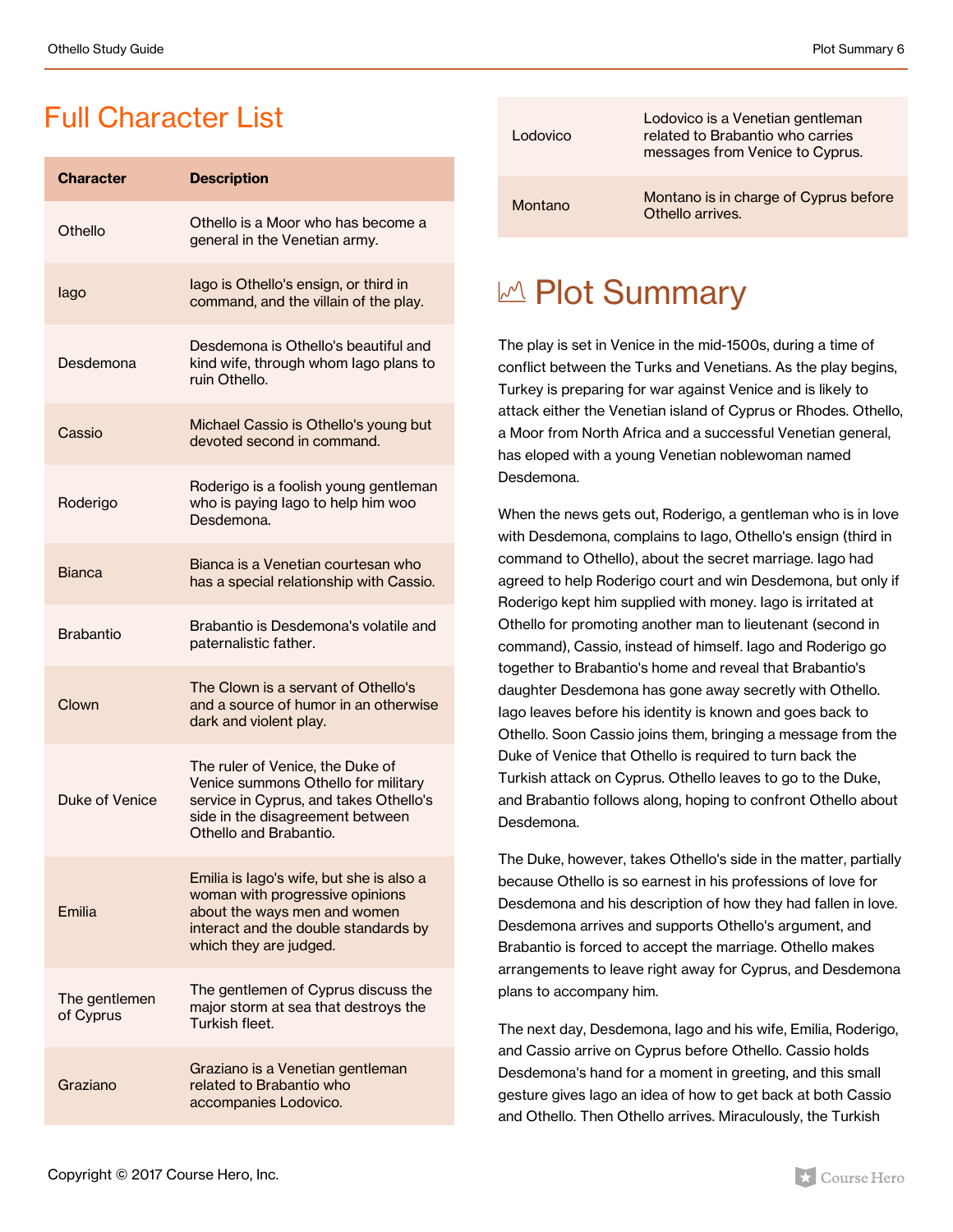ships on their way to invade Cyprus have been destroyed by a storm, so they celebrate this turn of events at a banquet that evening. At the celebration, Iago encourages Cassio to get drunk and then encourages Roderigo to fight Cassio. Montano tries to break up the fight, and Cassio ends up stabbing him in the leg. When Othello finds out, he takes away Cassio's high rank. Iago tells Cassio he should appeal to Desdemona, who can go to Othello on Cassio's behalf. When Cassio leaves, Iago reveals to the audience he plans to make Othello think Cassio and Desdemona are having an affair. As Cassio approaches Desdemona, and Desdemona asks Othello to reconsider Cassio's case, Iago plants the seeds of suspicion in Othello's mind.

When Desdemona accidentally drops her handkerchief, Emilia picks it up and gives it to her husband. Iago drops the handkerchief in Cassio's room, and Cassio finds it. Later, Iago stages a scene with Cassio meant to convince Othello, observing from a hidden place just out of earshot, that Cassio is sleeping with Desdemona. As a result, Othello becomes wild with jealousy.

As Iago orchestrates another fight between Cassio and Roderigo, and ends up killing Roderigo, Othello plans Desdemona's death. That night, he smothers Desdemona in her bed. Emilia reveals that she was the one who picked up the handkerchief and gave it to Iago, and Othello realizes he has been manipulated. He tries to kill Iago, but Iago kills Emilia instead. Then Othello kills himself, and Iago is arrested.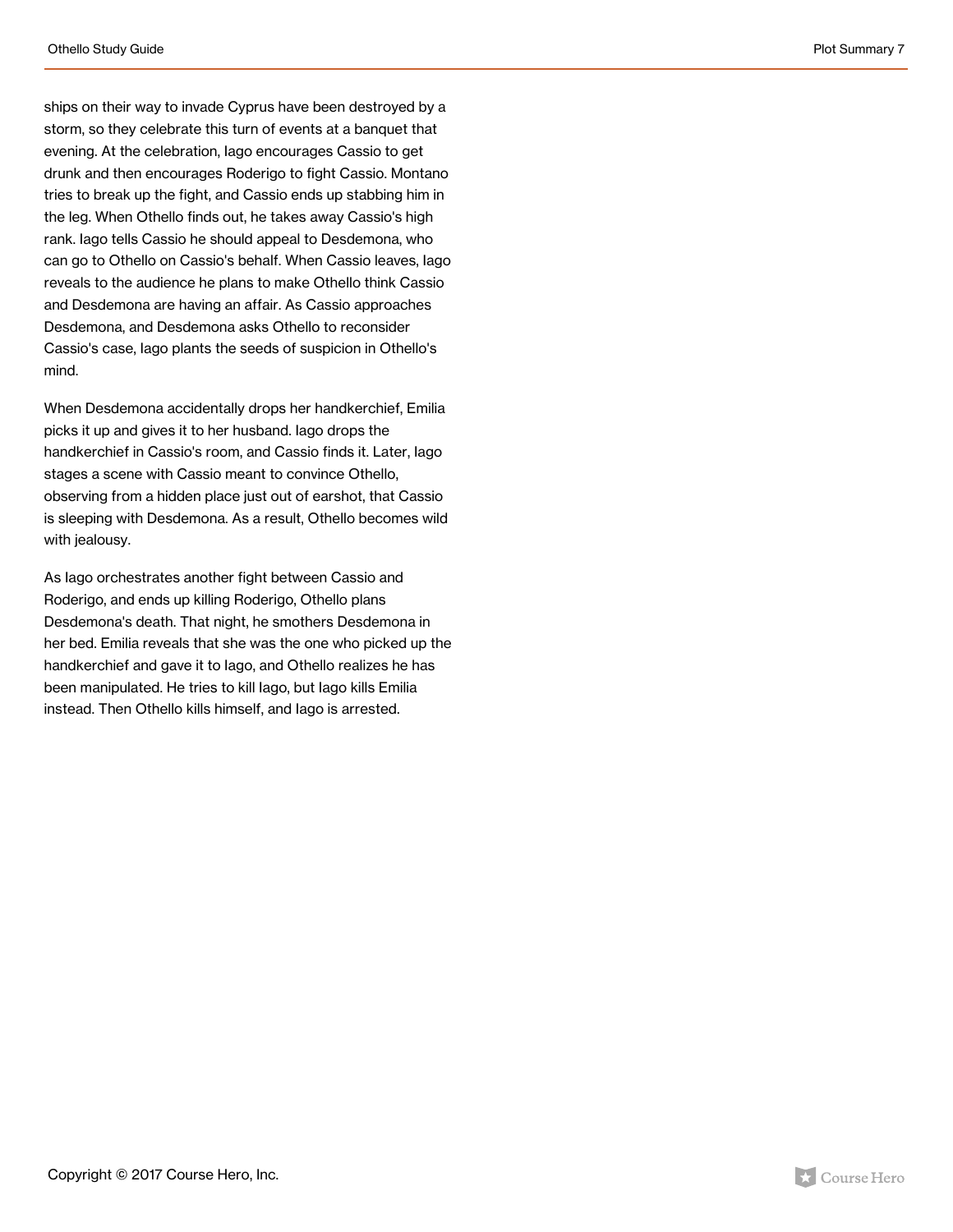#### Plot Diagram



#### **Introduction**

**1.** Desdemona elopes with Othello, a Moor and Venetian general.

**8.** Iago uses the handkerchief to show Desdemona's infidelity.

#### **Climax**

**9.** Othello commits to killing Desdemona.

#### Rising Action

- **2.** Desdemona goes with Othello and his soldiers to Cyprus.
- **3.** Iago plots to convince Othello that Desdemona is unfaithful.
- **4.** Iago gets Cassio drunk. Cassio is demoted.
- **5.** Cassio asks Desdemona to speak to Othello; she agrees.
- **6.** Desdemona loses a handkerchief given to her by Othello.
- **7.** Emilia finds the handkerchief and gives it to Iago.

#### Falling Action

- **10.** Othello kills Desdemona.
- **11.** Emilia betrays Iago, who kills her; Othello kills himself.

#### **Resolution**

**12.** Iago is arrested.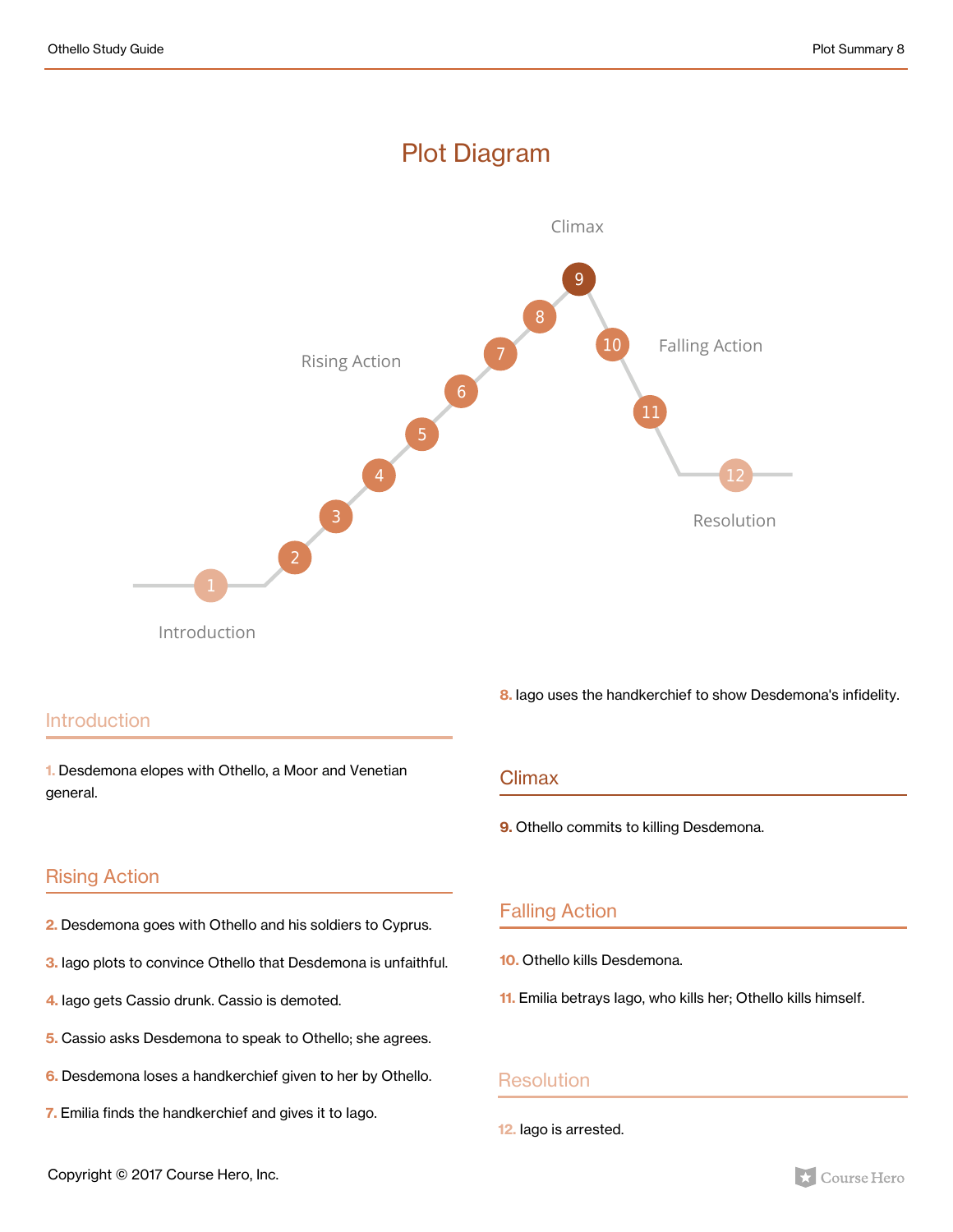### Timeline of Events

#### Early morning

Othello is summoned by the Duke of Venice.

#### That evening

Cassio gets drunk at the banquet.

#### During the day

Desdemona's handkerchief is lost, found, and given to Iago.

#### After dark

Roderigo attacks Cassio; Iago wounds Cassio; Iago kills Roderigo.

#### Night

Iago and Roderigo meet and commiserate about Othello.

#### That day

Othello, his soldiers, and Desdemona go to Cyprus.

#### Next morning

Cassio asks Desdemona to appeal to Othello on his behalf.

#### Later that day

Othello questions Desdemona about the handkerchief.

#### That night

Othello kills Desdemona; Iago kills Emilia; Othello commits suicide.

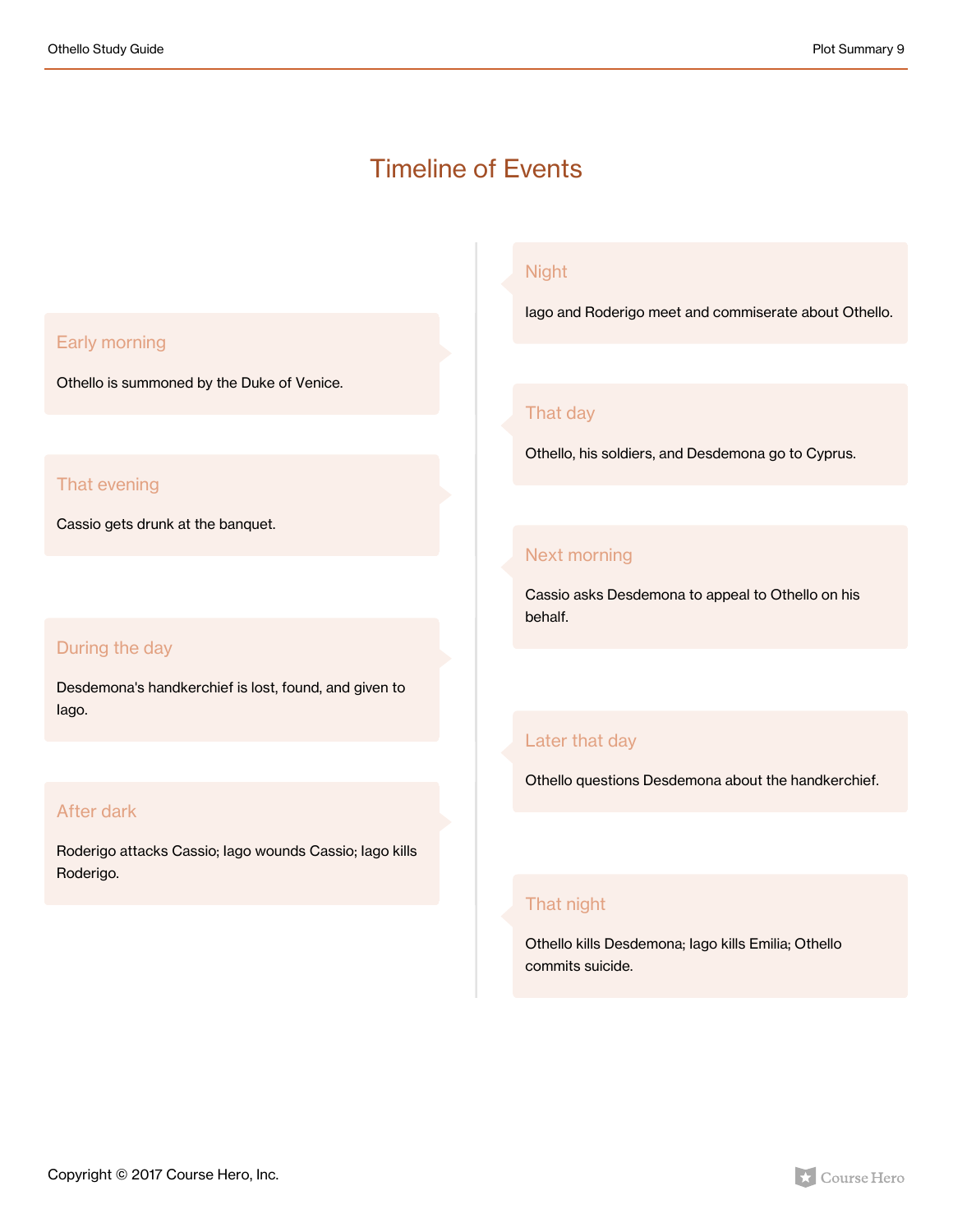## **a. Scene Summaries**

Shakespeare wrote *Othello* in five acts, further divided into scenes. This study guide provides summary and analysis for each scene.

## Act 1, Scene 1

### Summary

The play opens on a street in Venice in the latter half of the 16th century; Roderigo is arguing with Iago, an ensign (or ancient, the third in command) under Othello's command. Roderigo is a silly young gentleman who has been trying unsuccessfully to court Desdemona. Iago has been taking Roderigo's money and promising him help to win over Desdemona (and her father). But Roderigo has just heard of the elopement Desdemona and Othello, and he is outraged. Iago plays along with the outrage, saying he hates the "Moor" (Othello) for promoting Cassio to lieutenant ahead of him. Iago convinces Roderigo he can still win Desdemona, if he keeps letting Iago help.

Iago suggests to Roderigo that they should work together to get back at Othello. They first go to the home of Desdemona's father, Brabantio, and from the darkness outside, crudely describe how Othello has made away with Desdemona, enraging Brabantio. Iago leaves before his identity can be revealed, because he wants to keep up appearances that he is Othello's friend. Brabantio confirms that Desdemona has run away and insists on going with Roderigo to find her and Othello.

### Analysis

The first scene establishes the situation and setting of the play, as well as the character that will drive the action of the play. An event previous to the first scene is very important to the situation, or context, of the plot: Brabantio's daughter, Desdemona, has eloped with a "Moor" who has not yet been named aloud (but is Othello of the title). This inciting event sets into motion the rest of the play, as Othello's relationship with Desdemona becomes the focus of the drama.

Setting is very important in this play, especially because it begins with an expansive setting (as characters move easily from place to place) and ends in a very constricted one. The play begins outdoors, in the public sphere: on a street in Venice.

Finally, right away in the play the audience meets Iago, one of Shakespeare's most famous villains. He tells the audience what he is up to: "I am not what I am," he says, drawing upon the biblical description God gives himself in the book of Exodus (Exodus 3:14), "I am who I am" (New Revised Standard version). Adding *not* to this formula suggests Iago is a Satan figure, and so he proves to be. Iago never identifies himself to Brabantio. As his identity is concealed, his true self is concealed.

Iago's method of villainy is also revealed in this scene. He appeals to different people by pretending to have something in common with them, or by framing himself as a trusted friend, helper, and confidante. He finds what motivates them—what drives them to act—and leverages it for his own ends. He commiserates with Roderigo's sense of outrage and envy, by explaining that he, too, has been wronged by Othello. He appeals to Brabantio's paternalism and racial prejudice, comparing Othello to an animal and using the crudest language to cause Brabantio to visualize Othello and Desdemona having sex: "an old black ram/is tupping your white ewe" and "your daughter and the Moor are (now) making the beast with/two backs." Iago will continue to show a flair for quickly identifying what will cause a person to take the action he desires.

## Act 1, Scene 2

### **Summary**

Iago, acting as a "friend" to Othello, warns him an angry Brabantio is on his way. However, Cassio arrives with a message from the Duke of Venice: Othello must go and fight off a Turkish invasion. Before Othello can leave, Brabantio arrives and accuses Othello of using witchcraft on his daughter. Brabantio then follows Othello and the others to see the Duke, hoping to air his grievance there.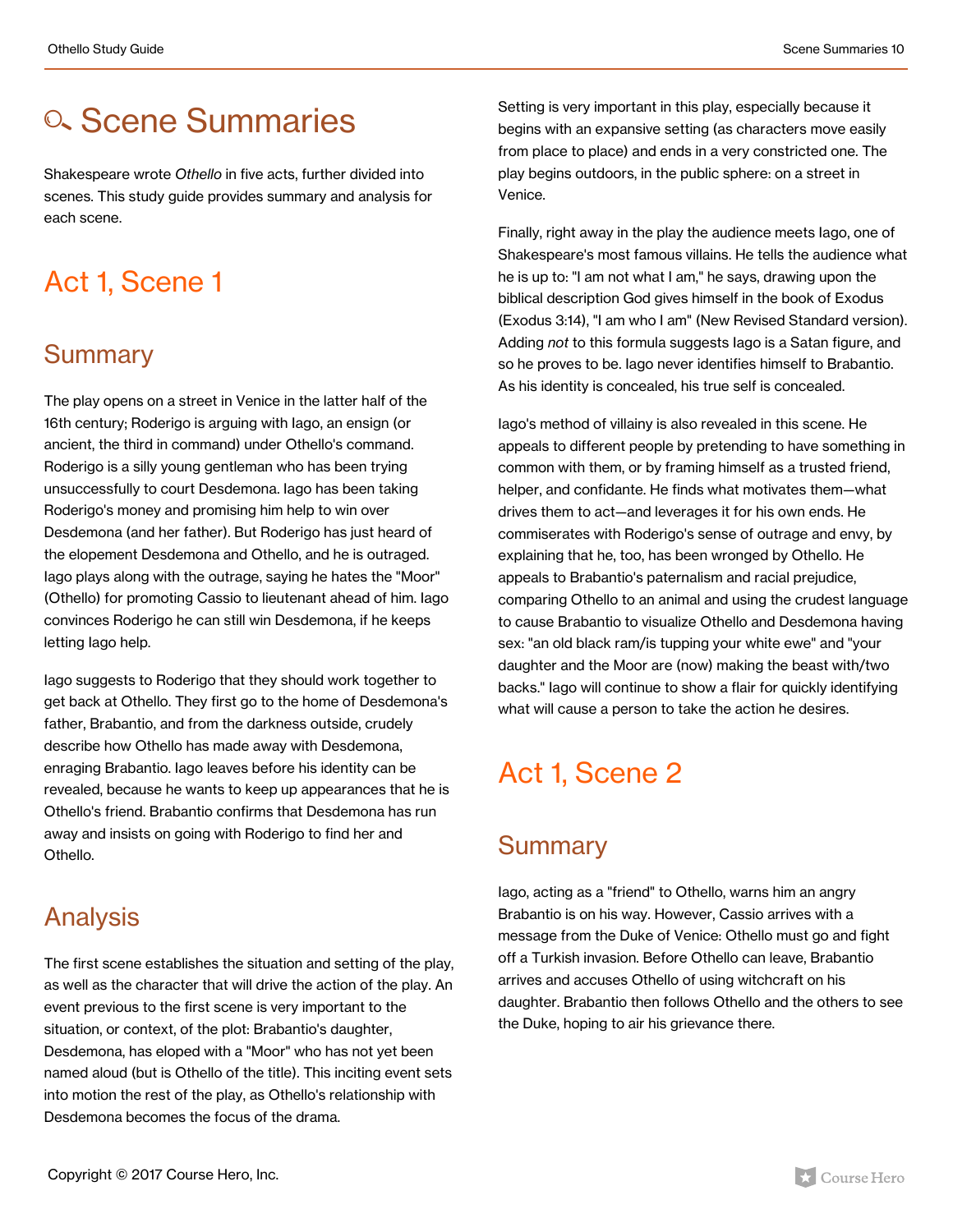### Analysis

Iago's nature as a master manipulator is further demonstrated as he tries to manipulate Othello into getting angry at Roderigo*,* and as he acts like Othello's friend just after insulting him in such crude terms at Brabantio's. Othello, at this point, is full of confidence and doesn't take the bait. He's confident he performed admirably in the military, and his love for Desdemona is real, so he doesn't fear Brabantio. As if to validate Othello's confidence, Cassio arrives with his summons from the Duke of Venice. This scene sets up Othello as a truly important leader and an admirable military man.

### Act 1, Scene 3

#### **Summary**

The Duke of Venice and his senators are meeting in the middle of the night and trying to figure out what the Turkish army is up to based on messages that arrive. When Othello and Brabantio arrive, Brabantio accuses Othello of bewitching his daughter into marrying him. Othello denies this, describing how Desdemona fell in love with him because of stories he told her about his military career and his many adventures. When Desdemona arrives, having been summoned, she supports Othello's account. Brabantio is still angry but knows he is defeated. The Duke and senators instruct Othello to go to Cyprus to fend off the invasion. Desdemona says she will go with her new husband. Roderigo is upset at the way all this has turned out, but Iago tells Roderigo not to worry. He says Roderigo should go to Cyprus too, taking along a purse full of money, which Iago likely intends to relieve him of.

#### Analysis

As Othello speaks to the Duke of Venice and the senators, defending his actions, he is very compelling and earnest. It is clear that he is not only successful in military actions, but he is also a charismatic man who has earned the admiration of his men, the Duke, and Desdemona. He's a man of action, but also a man of eloquence. It is his stories of adventure that win Desdemona over. She fell in love after listening to hours and hours of stories about his travels in exotic locations, the

dangers he experienced, and his bravery. The fact that his words have such power to convince Desdemona to love him, and to convince the Duke and senators to believe him, is an important character point. Later in the play, as he begins to deteriorate, he will lose some of this eloquence; at one point, being unable to express his wishes in any more compelling way than to say "the handkerchief" over and over.

Desdemona shows she is an intelligent and strong woman in this scene, as she argues quite logically for why she sees her duty to Othello as more important than her duty to her father. Then she insists on going with Othello on his mission to Cyprus, saying, "I love the Moor to live with him." And the strength of her love and admiration for Othello are clearly part of his sense of self-confidence.

### Act 2, Scene 1

### **Summary**

Cassio has arrived on the island of Cyprus and is talking to Montano, who was governor of the island before the war. Cassio and Montano are concerned because the ships carrying the others have not arrived, and there has been word of a storm out at sea. But then the ship carrying Desdemona and Iago lands safely, and Cassio, Iago, Desdemona, and Iago's wife, Emilia, banter together. Iago notices that Cassio takes Desdemona's hand as he talks to her, and this gives him an idea to make Othello dislike Cassio: "With as little a web as this will I ensnare as great a fly as Cassio," he explains. Then Othello arrives, greets Desdemona, and announces that the Turkish fleet is destroyed.

### Analysis

This scene serves the plot by getting all the main characters together in Cyprus. Until now, the focus of the story has been on Othello, so this scene allows the audience to get to know the other characters without Othello's presence. It shows that Iago can seem charming even when he is being somewhat crude: women "rise to play, and go to bed to work," he says, to general amusement. The scene also introduces Emilia, Iago's wife. It is important to notice the marriage of Iago and Emilia has some tension in it, but also Emilia goes along with her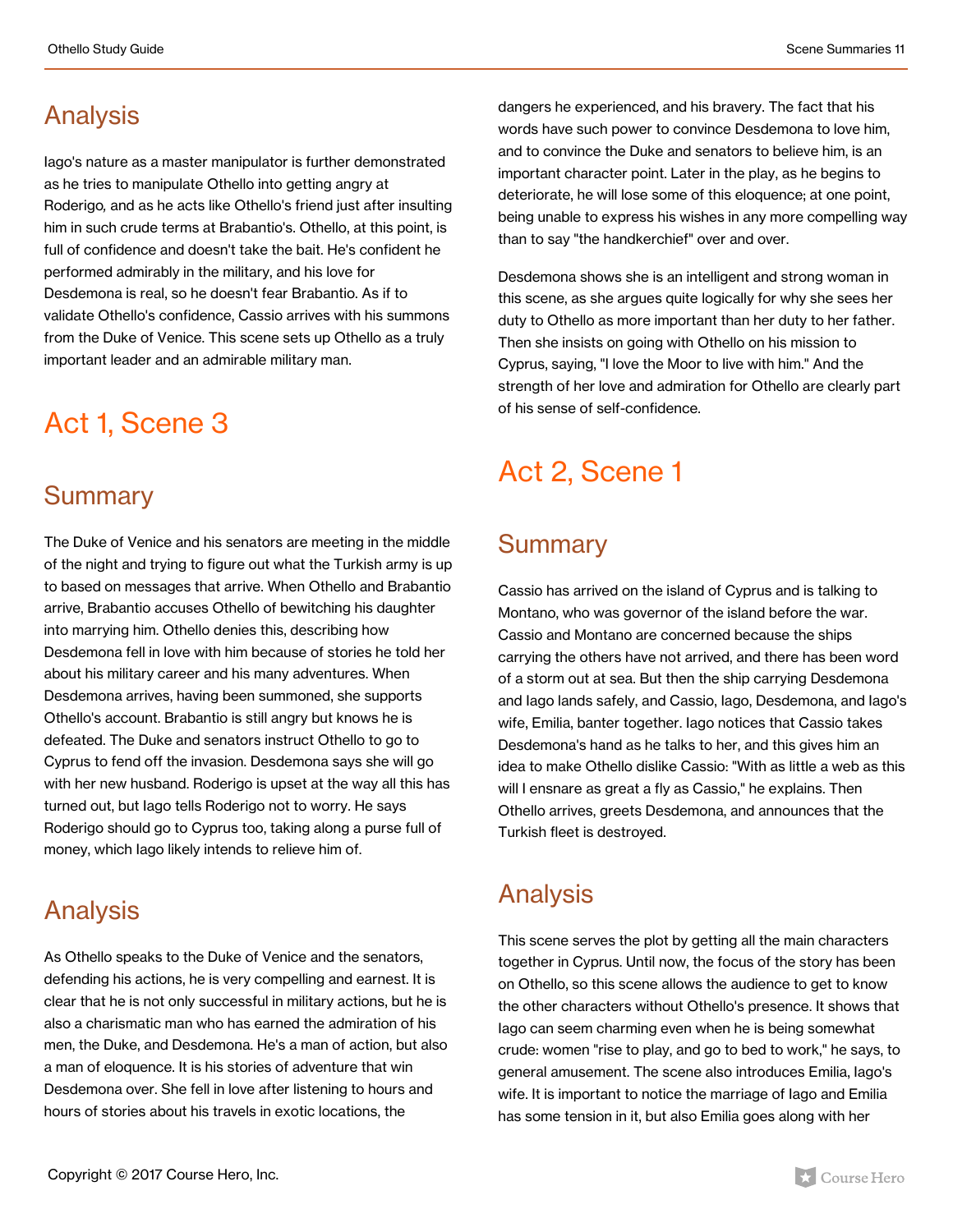husband's joking even as he makes fun of her, suggesting she nags him and she annoys him by talking when he wants to sleep. Emilia tolerates and even seems to encourage his joking about women.

This general bantering fleshes out the characters and relationships, so the audience can better understand the material Iago has to work with as he begins his masterful manipulations. By the end of the play, Iago will have manipulated each one of the assembled characters. Desdemona is good and kind; he will exploit that. He will exploit Emilia's willingness to go along with his "games." He will exploit Cassio's fondness for and trust in Desdemona.

More importantly, when he sees Cassio hold Desdemona's hand, Iago seems to find the kernel of the plan that will eventually bring Othello down. Iago sees the friendliness between Cassio and Desdemona, and realizes *at once* that this can be leverage. It is an epiphany for Iago. First, he plans to use this friendliness to get back at Cassio, but soon this plan will be woven together with his plan to get back at Othello.

### Act 2, Scene 2

#### **Summary**

A short while later, a herald brings a message from Othello. There will be a feast to celebrate the destruction of the Turkish fleet and Othello's recent marriage to Desdemona: "It is Othello's pleasure ... /that upon ... the mere perdition of the Turkish fleet,/every man put himself into triumph: some to dance, some to make bonfires, each man to what/sport and revels his addition leads him. For besides/these beneficial news, it is the celebration of his/nuptial."

### Analysis

In an amazing occurrence, the storm Cassio was so worried about destroyed the Turkish fleet but allowed the ships from Venice to arrive quickly and safely. The Turkish invasion was important as a plot point, because it got everyone to the island of Cyprus. Now that they are all there, however, the Turkish threat is no longer important. So Shakespeare dispenses with it in a storm. Shakespeare doesn't worry too much about realism, and often relies on odd coincidences to move his plots forward or resolve inconsistencies.

## Act 2, Scene 3

#### **Summary**

As the party begins, Iago encourages Cassio to drink wine, hoping to get Cassio drunk so that he gets into trouble with Othello. Cassio does get drunk, and then Iago urges Roderigo to pick a fight with him. A drunken brawl breaks out, by the end of which Cassio beats up Roderigo; Montano, who tries to break it up, also gets wounded. Othello arrives and angrily demotes Cassio from his rank of lieutenant.

Afterward, Cassio, alone with Iago, bemoans his own stupidity for getting drunk. Iago, all friendliness, tells him he has a plan to help Cassio regain his rank. He suggests Cassio ask Desdemona to speak to Othello on his behalf. Iago has an ulterior motive, however: he plans to make Othello think Cassio and Desdemona are having an affair. Cassio, believing Iago is "honest," agrees with the suggested course of action. After Cassio leaves, Iago reveals that the best way to do the worst evils is to pretend to be good.

Then Roderigo enters, outraged again. He's been paying Iago to help him win Desdemona, and all he's gotten for it is a beating. Iago again reassures him, telling him to be patient. After Roderigo leaves, Iago plans to bring Othello where he can see Desdemona and Cassio together.

### Analysis

The theme of honor is developed through Cassio's extreme concern about his reputation. "Reputation, reputation, reputation! O, I have lost my reputation! I have lost the immortal part of myself, and what remains is bestial. My reputation, Iago, my reputation!" he cries, after he drunkenly humiliates himself at the celebration and is stripped of his rank. Iago replies, "Reputation is an idle and most false imposition, oft got without merit and lost without deserving." He says this, not because it is true, but because he's going to suggest that Cassio can regain his "reputation" by appealing to Othello through Desdemona.

At this point, Iago has accomplished what he told Roderigo he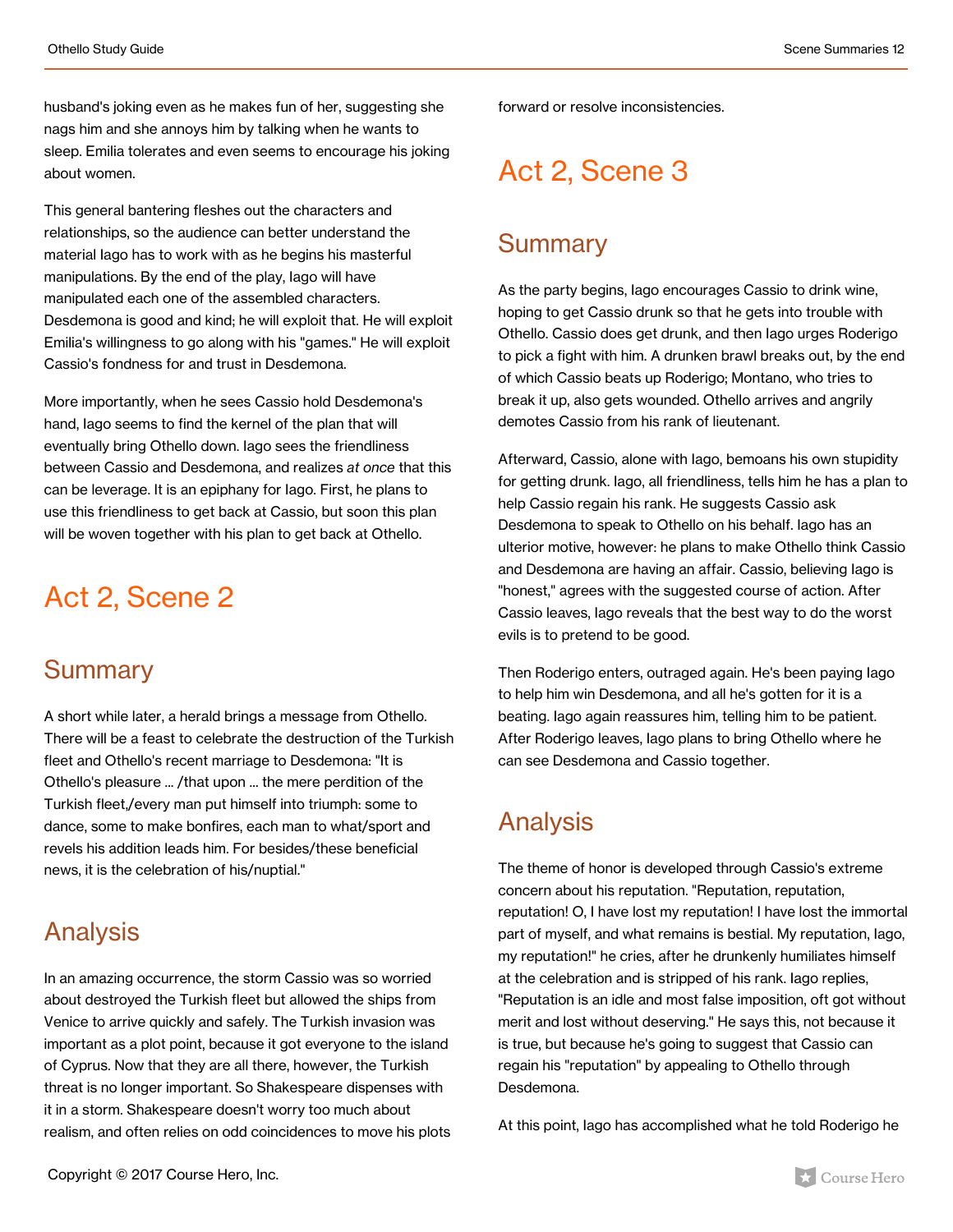wanted at the beginning of the play: Cassio's demotion. It would seem this should satisfy Iago's grievance; Iago, however, is not satisfied. He wants to create more destruction, and here, it all finally comes together. Iago's soliloquy in this scene maps out his plan. He has identified Othello's main strength—Desdemona—and how he can turn it to a weakness: "His soul is so enfettered to her love/That she may make, unmake, do what she list,/Even as her appetite shall play the god/With his weak function." He also shows that he will use Desdemona's own strength—her goodness—against her: "And by how much she strives to do [Cassio] good,/She shall undo her credit with the Moor./So will I turn her virtue into pitch,/And out of her own goodness make the net/That shall enmesh them all."

The last two lines of this soliloquy uses the image of a net enmeshing all of Iago's victims in the same trap. This is an important image, because it foreshadows the way that, by the end of the play, the setting reflects this sense of a trap, or net, slowly closing on its victims. The play begins in Venice, where the characters roam freely. But the setting shifts to an island—a smaller setting with more limitations on motion. Then the setting moves to the castle, then to a garden and the private rooms of the castle, then to the bedroom, and then to the bed, where the net closes.

### Act 3, Scene 1

### **Summary**

Cassio has hired musicians to play in the street near the castle where Othello and Desdemona are staying. But a Clown, Othello's servant, tells the musicians they may play only silent music. Iago has convinced Cassio to ask Emilia, Desdemona's gentlewoman, for help in getting Desdemona to plead his case to Othello. Cassio has done this, by sending a message to Emilia. Iago then tells Cassio he will send Emilia to hear what Cassio has to say in person, and Cassio is very grateful. Iago exits, and shortly Emilia enters, with reports that Desdemona is already speaking to Othello about the situation. Cassio, apparently concerned that this may not be enough, asks Emilia to arrange a meeting between himself and Desdemona. Emilia thinks Iago is just trying to help Cassio. However, with dramatic irony common to Shakespeare, the audience knows that this is to make Othello believe Desdemona and Cassio are secret

lovers.

### Analysis

Cassio is trying to make up for his blunder and get back in Othello's good graces by hiring some musicians to play for the newly wedded couple on their first real night together. It doesn't seem to work.

Iago continues to put his plan into motion. He's already convinced Cassio to contact Emilia, and now he sends Emilia to Cassio to report back on his suit in person. Iago knows that his goal of incriminating Cassio will be furthered by a meeting between Desdemona and Cassio (one that Othello could, perhaps, walk in on—which is exactly what happens). But he cannot be the one to set up such a meeting, because there isn't any way he could go directly to Desdemona without giving away his role in the whole plot. At times, he can take direct action—as when he encourages Cassio to get drunk—while maintaining his persona as a trusted friend and fellow soldier, but he can't go in secret to Othello's wife without arousing suspicion. So, he manipulates Cassio in making the first overture to Emilia, then escalates the situation by sending Emilia to Cassio for a meeting where Cassio can speak more freely of what he wants (which is "access" to Desdemona) than he could in a message. The growing gap between what the characters know about Iago's nature and what the audience knows is a stunning example of dramatic irony. The fact is, from the start, Iago has identified himself as the villain of the story and then keeps the audience apprised of all his nefarious plots and plans, which builds suspense. It also causes the audience to wonder who the main character of the play really is: Othello or Iago?

## Act 3, Scene 2

### **Summary**

At the citadel, Othello, Iago, and some gentlemen stroll together. Othello gives Iago some letters to deliver for him, and Iago takes the letters: "These letters give, Iago, to the pilot/And by him do my duties to the Senate." Othello tells the gentlemen that he is ready to see the fortification: "This fortification, gentlemen, shall we see 't?"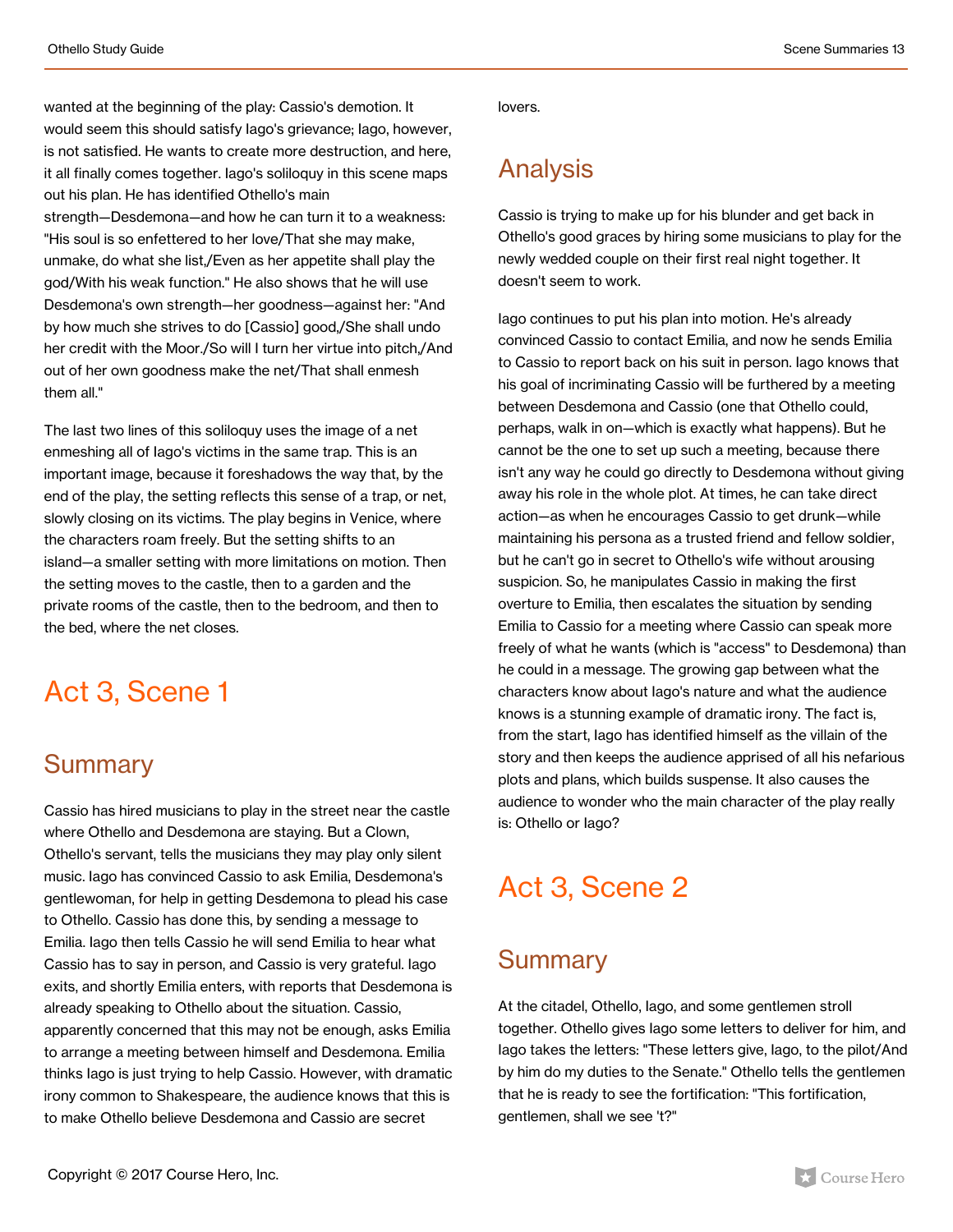### Analysis

This interaction shows two things about Iago. First, he is trusted by Othello. While Othello's trust has already been made known, it is important to reiterate it just before Scene 3, in which Iago uses that trust to undermine Othello's faith in his wife's fidelity. Second, Othello uses Iago as a conveyor of information. This is significant because Iago manipulates others by inventing and spreading misinformation to influence their behavior, rather than taking a more direct action. His role as a person who controls information is an essential piece of his operation.

## Act 3, Scene 3

#### **Summary**

Desdemona, Cassio, and Emilia are talking about Cassio's desire that Othello give him his rank back when Iago and Othello enter. Cassio leaves in a rush, feeling uneasy about his standing with Othello. Iago remarks that Cassio looks like a guilty man, leaving so quickly.

Desdemona asks Othello to give Cassio his rank back, and Othello seems to agree. Then Iago speaks to Othello alone. He hints that Desdemona and Cassio are lovers, and Othello, who trusts Iago, begins to have suspicions. Iago, still acting like Othello's friend, tells him to watch out for jealousy, "the greeneyed monster which doth mock/the meat it feeds on." But even in warning Othello in this way, he arouses Othello's suspicions. Iago keeps dropping hints until Othello demands to know what he truly thinks. Iago suggests that Othello watch Desdemona and Cassio interact.

Desdemona accidentally drops a handkerchief Othello had given her, and Emilia picks it up it, remembering Iago had asked her many times to get it for him. At first, she plans to get a copy made and give Iago the copy. Instead, Iago takes the handkerchief from her and tells her to say nothing. He plans to drop it in Cassio's room to make Othello believe all the lies.

Meanwhile, Othello becomes increasingly mad with jealousy. Iago tells him he has heard Cassio talk in his sleep about having sex with Desdemona. He also tells Othello he has seen Cassio with Desdemona's handkerchief. Othello takes this as a sign that Desdemona has been unfaithful to him with Cassio. Othello swears he will kill Desdemona. Iago says he will kill Cassio.

### Analysis

This scene is very long and advances the plot dramatically. It includes a "temptation" in which Iago manipulates Othello into thinking Desdemona is unfaithful. It also includes the whole affair of the losing and finding of the handkerchief: Desdemona accidentally drops her handkerchief, and Emilia retrieves it and gives it to Iago. It is this point that will, later, allow Emilia to put two and two together and figure out that her own husband is behind all the suffering. (Also, this is the only time Iago and Emilia are alone together in the play.) The scene ends as Iago and Othello are alone again, with Othello demanding "ocular proof," and Iago acting as trusted partner in avenging this (untrue) betrayal. It is at this time that Othello promotes Iago to lieutenant, rather than restoring the rank to Cassio.

The setting here is very important: the garden of the castle, which is more confining than the island of Cyprus, as Iago's net begins to close. It further parallels the biblical story of the Garden of Eden and Fall of Man. Iago plays the part of Satan, planting the seed of suspicion about Desdemona's fidelity just the way the snake piqued interest in the forbidden fruit and sowed the seeds of temptation in Adam and Eve. In addition, the snake (Satan) in the Garden of Eden uses Eve to get to Adam, just as Iago uses Desdemona to ultimately cause Othello to fall. In Genesis 2:17, God says of the forbidden tree, "in the day that you eat of it you shall die." In fact, Othello murders Desdemona later that evening. In the biblical story, the serpent tempts Eve first; here, "Adam" is the target.

Othello's language begins to contain elements of Iago's animalinfused language in this scene, showing that Iago's poison has begun to take hold. Iago uses a great deal of bestial language from the beginning of the play, and here, Othello begins to mimic this habit. For example, he says of Desdemona, "Though that her jesses were my dear heartstrings,/I'd whistle her off and let her down the wind/To prey at fortune." This is a reference to the jesses, or straps, that hold a trained falcon to its leash, and to the way the falcon owner would direct the falcon's flight. And at the end of the scene, he calls Desdemona a "lewd minx."

Strangely enough, Iago has asked Emilia to do some of his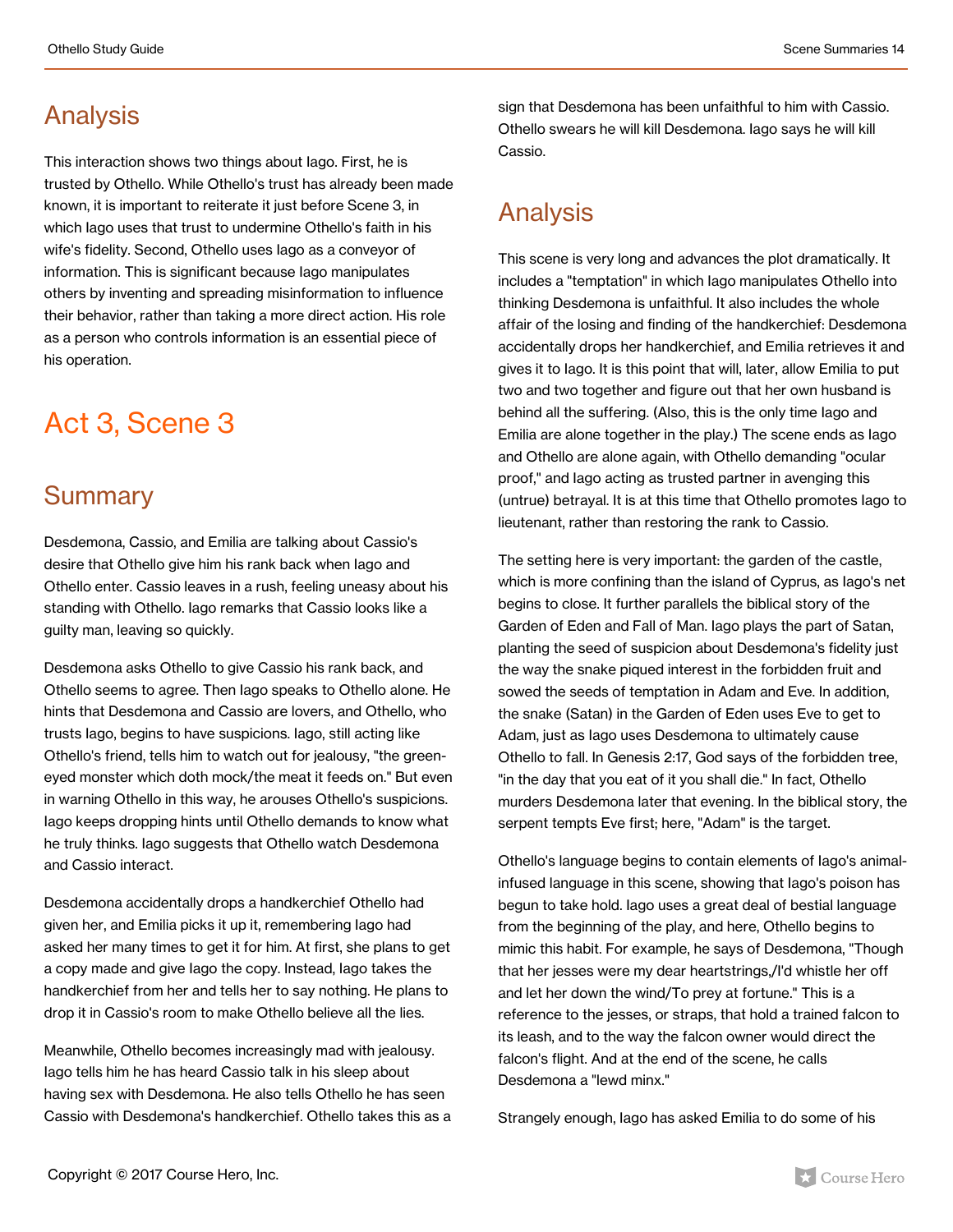dirty work, and this shows that he trusts she will not betray him. Most of the time Iago convinces people they are doing the right thing, but here, Emilia knows stealing is wrong, even if it seems like a small theft. At the end of the play, Emilia is the only one who has all the pieces of the puzzle. Iago makes himself just a little vulnerable to her, because he needs her to do this task for him. She does ultimately betray Iago with this information, but not in time to save Desdemona.

## Act 3, Scene 4

#### **Summary**

The next time Othello speaks to Desdemona, he becomes angry because she does not have the handkerchief. She doesn't understand why he is so upset, not realizing he suspects she and Cassio are having an affair, and so continues to ask him to restore Cassio's rank. This only makes Othello even more furious.

Cassio meets his lover, Bianca, and gives her the handkerchief, which he has found in his room but doesn't know is Desdemona's. He asks Bianca to copy the stitching on it.

#### Analysis

Othello can hardly contain his emotions as he greets Desdemona and holds her hand. His self-control is crumbling quickly, and his language reflects it. As he speaks to her, his eloquence disappears, and he resorts to demands such as "Is 't lost? Is 't gone? Speak, is 't out o' th' way?" "Fetch 't. Let me see 't," and also, the thrice-repeated "The handkerchief!" In addition to this loss of eloquence, and the animal references introduced in the previous scene, Othello refers more often to hell and the devil. For example, he tells Desdemona her hand is a "young and sweating devil ... /That commonly rebels." Iago's influence continues to grow in him.

As he loses his reason and is overtaken by his jealousy, the handkerchief becomes disproportionately important to Othello as a symbol of Desdemona's faithfulness. In his mind, it represents her fidelity to him. By losing it, her infidelity is confirmed.

Desdemona seals her own fate in this scene, as she accepts

the help of Iago to help her deal with Othello's increasing anger. This gives Iago an opportunity to appear to help her: He offers, "I will go meet him./There's matter in 't indeed if he be angry." She accepts, making her own deal with the devil: "I prithee do so."

### Act 4, Scene 1

#### **Summary**

Iago continues to stoke Othello's jealousy. He tells him that Cassio has admitted to an affair with Desdemona. Othello is so upset he faints, and while he is unconscious, Iago sees Cassio and tells him to come back in a few minutes. When Othello recovers, Iago tells him to hide and observe as Iago and Cassio talk. Iago talks about Bianca with Cassio, and makes Cassio laugh, while Othello watches them but cannot hear the entire conversation. Othello believes Cassio is talking about Desdemona, and becomes enraged. Then Bianca enters with the handkerchief Cassio told her to copy. To Othello, this seems like final proof that Desdemona has been unfaithful to him.

Two noblemen, Lodovico and Graziano, arrive from Venice, bringing messages from the Duke of Venice. These contain orders for Othello to return to Venice, leaving Cassio in charge in Cyprus. Desdemona is glad to hear of Cassio's good fortune, but Othello interprets her reaction all wrong. He yells and strikes her. Lodovico is shocked at how Othello has changed, and Iago acts shocked as well. However, Iago says he is loyal to Othello and doesn't want to speak badly of him.

### Analysis

As Iago sees jealousy take hold of Othello, he escalates the situation, manufacturing evidence of an affair. He builds a false case against Desdemona bit by bit, and now he plays his final card: He gives Othello the "ocular proof" Othello has demanded. The ocular, or visible, proof is the handkerchief Cassio has given to Bianca, his lover.

At best, Othello only hears part of the conversation between Cassio and Iago. At first, Iago positions Othello too far away to hear clearly what Iago and Cassio say, for they refer to Bianca by name. But then the conversation becomes more ambiguous,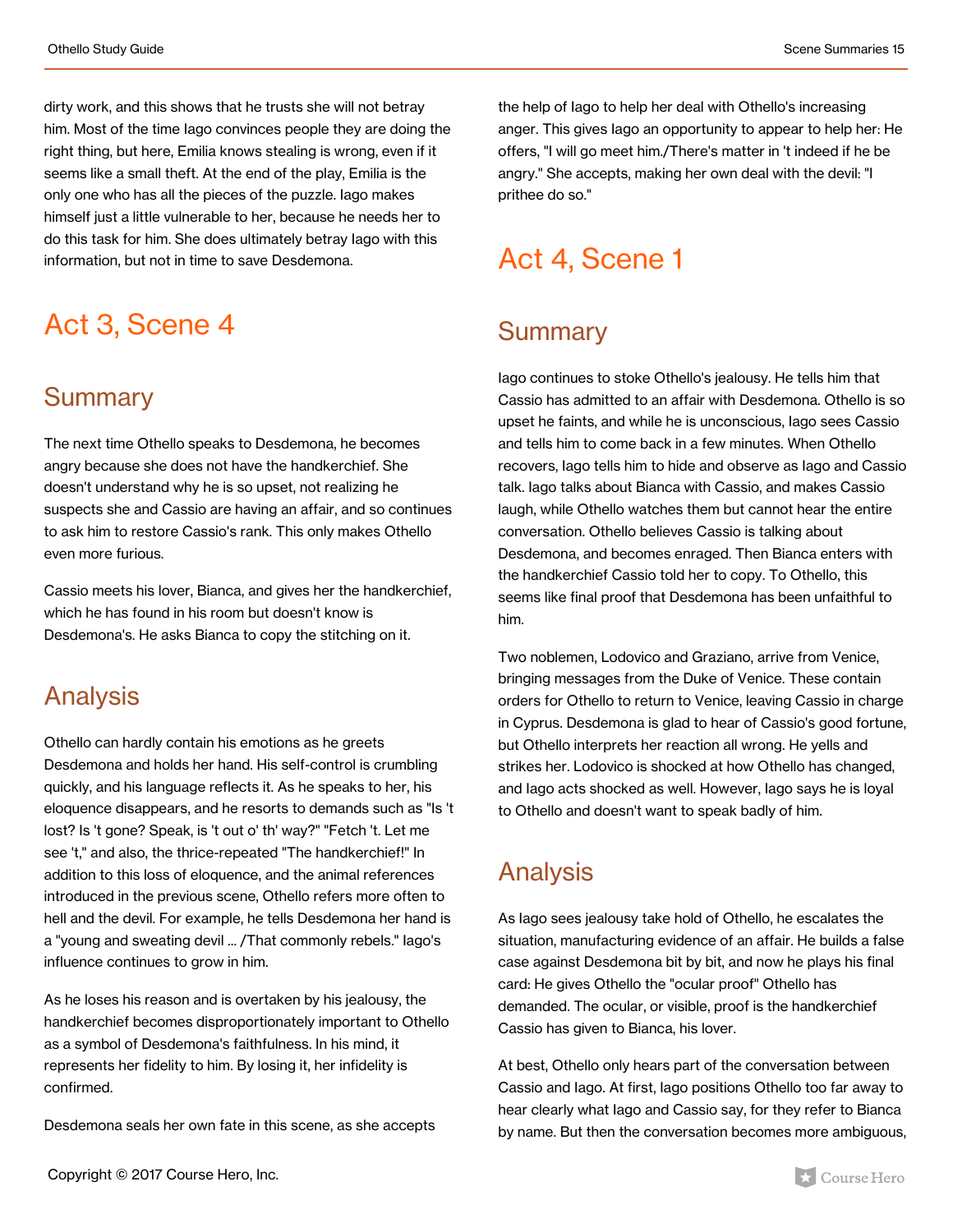using pronouns instead of names, so that the "she" they are speaking of could be any woman: "She was here even now. She haunts me in every place." At this point, Iago motions for Othello to come closer: Othello says, "Iago beckons me. Now he begins the story." So by the time Othello can hear any words spoken—and it is somewhat unclear just how much of the conversation he *does* hear—the two men could be talking about Desdemona. And this is how Othello takes it.

Eavesdropping is a common device used in Shakespeare's plays. Famously, both Benedick and Beatrice eavesdrop in *Much Ado About Nothing*, and hilarity ensues. Although they are being tricked, ultimately the information they learn is close to the truth. In *Hamlet*, both Polonius and Hamlet eavesdrop, Polonius on Hamlet and his mother, and Hamlet on Claudius's prayers. In both of these cases, the eavesdroppers are privy to secret information that is basically true. For Polonius, the eavesdropping ends badly. Othello's eavesdropping results in his belief in a lie, and the results are tragic.

Iago's actions show that his plan includes not just the death of Desdemona and the madness of Othello, but the undermining of Othello's reputation with his men. Iago digs and digs at Othello, forcing him to visualize his wife with Cassio in bed together, until Othello's language becomes disjointed, and then he finally falls unconscious. When Othello falls "into a trance," Iago tells Cassio it is his second epileptic fit (not true), and "The lethargy must have his quiet course./If not, he foams at mouth, and by and by/Breaks out to savage madness" (also not true). By inventing a history of "fits," Iago sets the stage for people to believe that Othello is not a noble military leader but a mad savage. And when Lodovico asks, "Is this the noble Moor, whom our full senate/Call all in all sufficient? Is this the nature/Whom passion could not shake, whose solid virtue/The shot of accident nor dart of chance/Could neither graze nor pierce?" Iago replies, "He is much changed." He will destroy Othello the man. But he will also destroy Othello the legendary military leader, whom readers met in Act 1 as a calm and strong, yet gentle, hero.

At the end of the scene, when Othello is at his most vulnerable, Iago actually suggests to Othello the exact method of murdering Desdemona: "Do it not with poison. Strangle her in her bed, even the bed she hath contaminated." No longer is Iago the soldier under Othello's command. Othello is now taking Iago's commands.

### Act 4, Scene 2

#### **Summary**

Othello, nearly insane with jealousy, aggressively questions Emilia about Desdemona and Cassio's relationship. Emilia vehemently denies any wrongdoing, but Othello doesn't believe her. He speaks cruelly to Desdemona, and he accuses her of being a "strumpet," although he also says he loves her. She is confused and sad, so she asks Emilia to fetch Iago. Iago plays the friend, and tries to cheer her up.

After Desdemona and Emilia leave, Roderigo arrives and angrily confronts Iago. He complains once again that he has given Iago wealth, and yet Iago has failed to get Desdemona for him. Iago, as he has done before, calms him down and presents a solution to the problem. He tells him that Othello and Desdemona will leave Cyprus shortly, and Cassio will be in charge. He suggests Roderigo kill Cassio.

### Analysis

Othello's questioning of both Emilia and Desdemona would seem to suggest he's open to an alternate explanation, but this does not prove to be the case. In fact, although both argue quite eloquently for Desdemona's innocence, Othello obviously is unwilling to give up his belief—based all on lies and insinuations—that Desdemona is unfaithful. This may be because he loves her passionately and cannot bear the thought of her with another man, or it may be because he feels his reputation depends on her fidelity to him. It also may be that, without her undivided admiration, his own identity and sanity are crumbling. It has been clear from the beginning that her regard, respect, and devotion are a great part of what he finds lovable about her.

Desdemona continues to trust Iago, to her own destruction. At the end of his interaction with her in this scene, he says, "Go in and weep not. All things shall be well." In reality, he knows things will not be well. It is also notable that he sends her into her bedroom, where she will be murdered just a short time later.

Emilia angrily denounces whoever is behind the lies that have led Othello to his jealous rage; she doesn't know it, but she is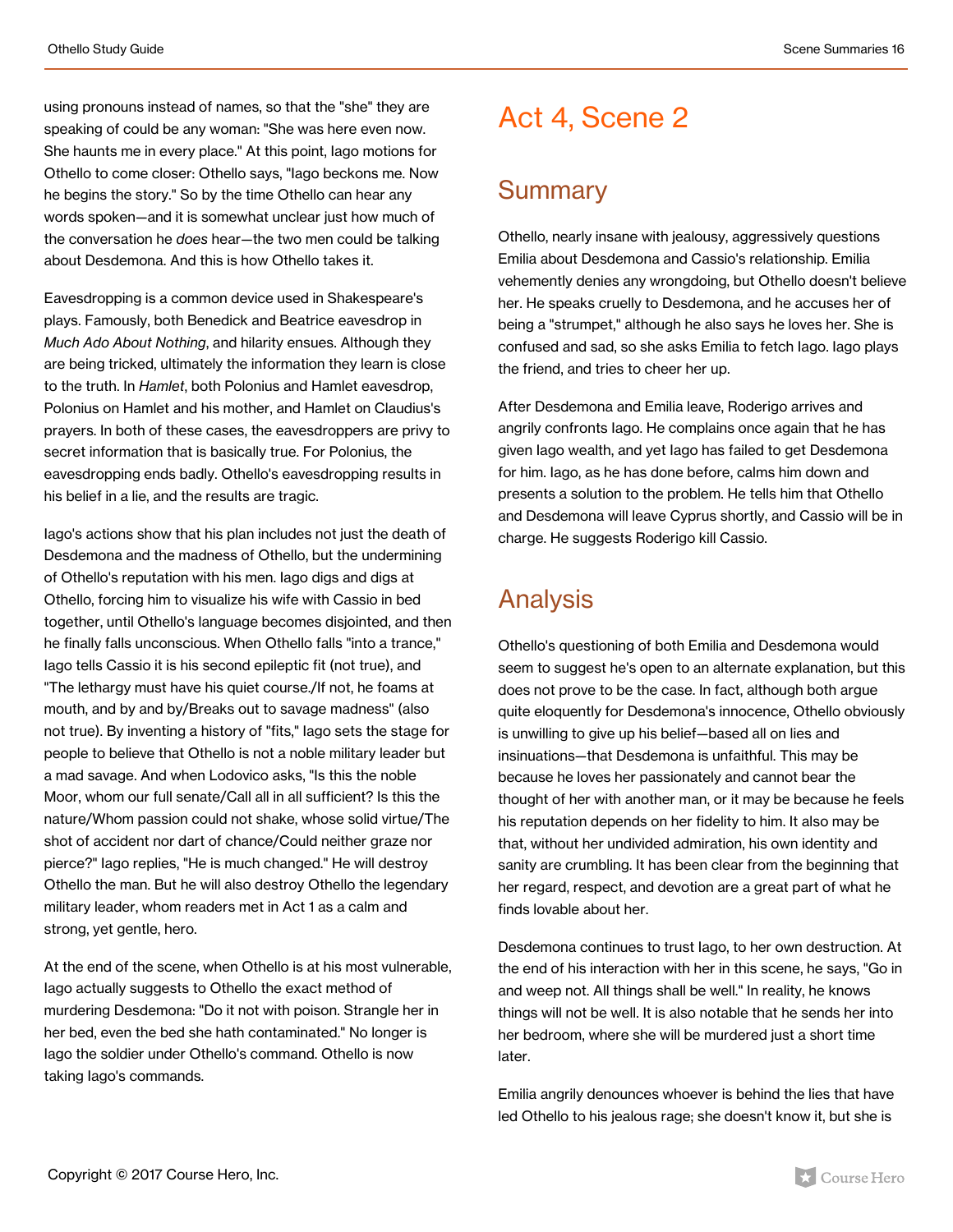railing against—in the most furious terms—her own husband: "I will be hanged if some eternal villain,/Some busy and insinuating rogue,/Some cogging, cozening slave, to get some office,/Have not devised this slander" and "The Moor's abused by some most villainous knave,/Some base notorious knave, some scurvy fellow." This is the height of dramatic irony, because the audience knows she is talking about Iago, her husband, and she has actually assisted him with his evil plan without realizing it. Her words here also foreshadow the fact that she will be the one who brings Iago's plan down in the end, as she finally realizes later he is the very "scurvy fellow" she knew had to be at the bottom of it.

### Act 4, Scene 3

#### **Summary**

That night, Othello tells Desdemona to go to bed, and to send Emilia and her other servants away for the night. As Emilia helps get her ready for bed, Desdemona remembers a song her mother's servant (named "Barbary" just as Iago called Othello a "Barbary horse" in Act 1, Scene 1) used to sing: "a song of Willow" about a woman whose lover left her. Emilia tries to comfort Desdemona, saying men are often jealous and treat their wives unfairly. Desdemona finds Emilia's attitude a little shocking, and she is incredulous that wives would be unfaithful. Emilia, however, suggests that women are unfaithful because their husbands were unfaithful first.

### Analysis

In this scene, Othello coldly dismisses Desdemona to the bed in which he plans to kill her. In the intimate scene between the two women that follows, Desdemona expresses her confusion about why Othello thinks she could possibly be unfaithful. Emilia, more worldly wise, protests that many women have affairs, and she blames this on the husbands, who probably are out there having all kinds of affairs rather than attending to their wives. She calls out the double standard that men are allowed to have affairs, while women are expected to be faithful. She gives a compelling argument for the humanity, equality, agency, and sexual needs of women. She also turns the traditional leadership role of men back on itself, noting that because men are supposed to be leaders, it is no surprise

women would learn to have affairs from them: "The ills we do, their ills instruct us so." Perhaps Emilia, having seen the cruel treatment of Desdemona by Othello, is encouraging Desdemona to take a lover, for her own satisfaction and happiness. Or perhaps, as Iago wondered, Emilia has already had affairs. There's no conclusive evidence for this, but it remains a possibility, and certainly Emilia's attitude here is more sexually liberated than Desdemona's.

## Act 5, Scene 1

### **Summary**

Meanwhile, in a Cyprus street Iago gives Roderigo a weapon and tells him to wait for Cassio, then kill him. Iago retreats to wait under cover of darkness as Roderigo attempts, and fails, to kill Cassio. Instead, Roderigo is wounded by Cassio. Hidden by the dark, Iago darts into the midst of this action, wounds Cassio, and exits. Othello hears Cassio's cry and believes Iago has done what he said he would do; Othello runs off to complete his part of the plan. Then Graziano and Lodovico enter, looking for the source of all the commotion. Iago also enters, and pretends he is just coming by for the first time. He acts concerned about Cassio, and then murders Roderigo, as if in retaliation for the attack on Cassio. Bianca arrives and is worried about Cassio's wound. Iago tries to blame Bianca for the attack on Cassio. Then Lodovico, Graziano, and some others help take Cassio away to have his wound treated.

### Analysis

This scene takes place in the dark, which is important because Iago wounds Cassio in the dark, but then can pretend to respond to Cassio's cries for help as if he has just arrived. Then, he can kill Roderigo out of justice for Cassio's injury (which Iago actually has caused). In the confusion, Iago can direct this fight, cleaning up the loose end of Roderigo, who has suddenly become an unnecessary complication in Iago's life.

It is interesting that until this fight, Iago's plans have gone off perfectly. He's controlled every detail. However, Roderigo's incompetence at killing Cassio, even with a weapon and coaching from Iago, forces Iago to think quickly of another way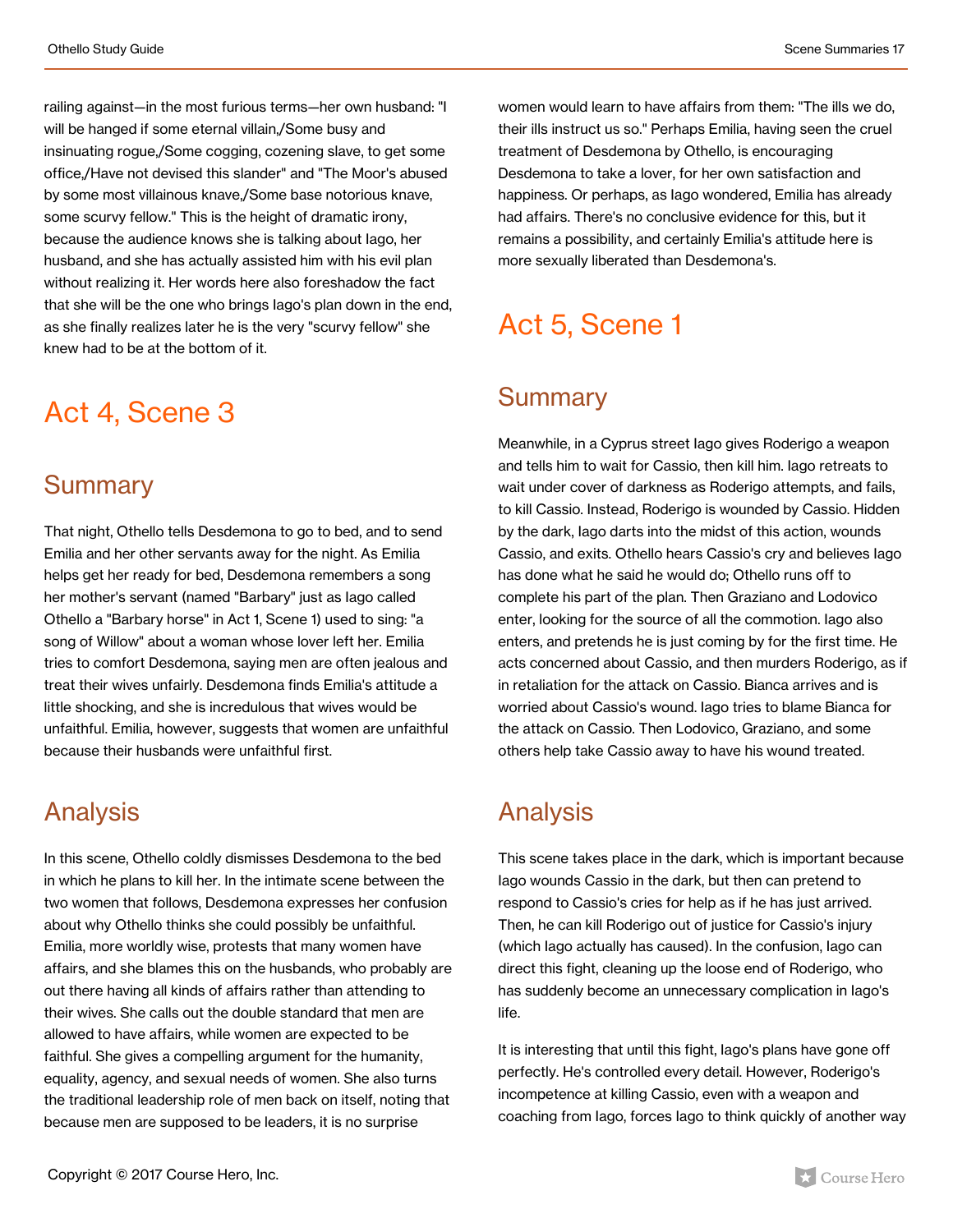to achieve his ends and still keep his true nature concealed. After all, he has a reputation as an honest man, and he doesn't want to lose that. So, Iago quickly wounds Cassio and then kills Roderigo so he can't give away Iago's role in the trouble. While Iago comes out looking like an upstanding gentleman, this small breakdown of his plan foreshadows Emilia's revelation of his involvement and his eventual unmasking.

## Act 5, Scene 2

#### **Summary**

In her bedroom at the castle, Desdemona sleeps. A candle burns. Othello enters, and speaks of his love for her but also what he plans to do. He will not shed her blood, he says, but he must kill her or else "she'll betray more men." He kisses her, and when she wakes up, he encourages her to confess her sins to God. He tells her is going to kill her and again brings up the matter of the handkerchief, but she pleads with him, saying, "I never did/Offend you in my life; never loved Cassio/But with such general warranty of heaven/As I might love: I never gave him token." But he refuses to believe her, and smothers her.

Emilia comes in, and discovers Desdemona nearly dead. Desdemona professes her love for Othello, and tries to take the blame for her death; after proclaiming her guilt, she dies. Then Othello tells Emilia he killed Desdemona because Desdemona and Cassio were lovers, which Emilia knows is a lie. She realizes her husband is the one who has been lying to Othello, and she cries out "murder!" Iago, Montano, and Graziano come running, and when they arrive, Emilia begins to accuse her husband. As Emilia speaks, Othello finally realizes the truth, and tries to attack Iago. In the confusion, Iago stabs Emilia and deals her a fatal wound. He tries to get away but is caught. Othello again attacks him, wounding him.

Iago, when pressed, refuses to explain why he did the evil things he did. Othello admits his fault, and asks them all to think of him as "one that loved not wisely, but too well." Then he stabs himself, falls upon the bed, and dies kissing Desdemona: "I kissed thee ere I killed thee. No way but this,/Killing myself, to die upon a kiss."

Lodovico chastises Iago, and he puts Graziano in charge of Othello's possessions. He tells Montano to make sure Iago is tortured, and says he will bring the sad news to Venice.

This scene begins with Desdemona asleep, having said her prayers (as she says later in the scene) and lit a candle near her bed—perhaps in anticipation of Othello's arrival. She has, after all, prepared the bed for a "wedding night," having had the wedding sheets put on as she anticipates being able to have an uninterrupted night with Othello. In one reading of the timeline of the play, Othello and Desdemona have not yet consummated their marriage. Only about two days have gone by since their wedding, and on both nights, Othello has been summoned by duty. If they have not consummated their marriage, Desdemona's words "Kill me tomorrow: let me live tonight!" take on a greater meaning.

As Othello enters, he uses the lit candle as a metaphor in which he compares blowing out a candle to snuffing out Desdemona's life: "Put out the light, and then put out the light," he says, describing first the physical act of blowing out the candle and then the symbolic act of snuffing out the "light" of Desdemona: her life. But, with a patience and eloquence at odds with the frantic state he was in just a short time previous, he takes his time to develop this thought: he can relight a candle, but he cannot give back a life. He even goes on to use a flower metaphor to express the same idea: "When I have plucked the rose,/I cannot give it vital growth again." Yet despite what seem like reservations, in the end he decides to go through with the murder.

A few interesting inconsistencies in the play are highlighted in this scene. One is Othello's explanation of where the fateful handkerchief came from. Previously, Othello claimed that it came to his mother from a "charmer" (Act 3, Scene 4). In this scene he states, "It was a handkerchief, an antique token/My father gave my mother." Another is the contradictory timeline of the play. While the play's events seem to take place over a few days, Othello claims here that "she with Cassio hath the act of shame/A thousand times committed."

To close the play, Lodovico dispenses with the practical considerations (dealing with Othello's possessions and bringing word to the Duke), and he brings the audience's attention to the bodies on the bed. "Look on the tragic loading of this bed," he says, addressing Iago but forcing the audience to direct attention there as well. There are three dead bodies on the bed: Desdemona's, because she was smothered there; Emilia's, because she begged "lay me by my mistress' side" as she died; and Othello's, because he died kissing Desdemona.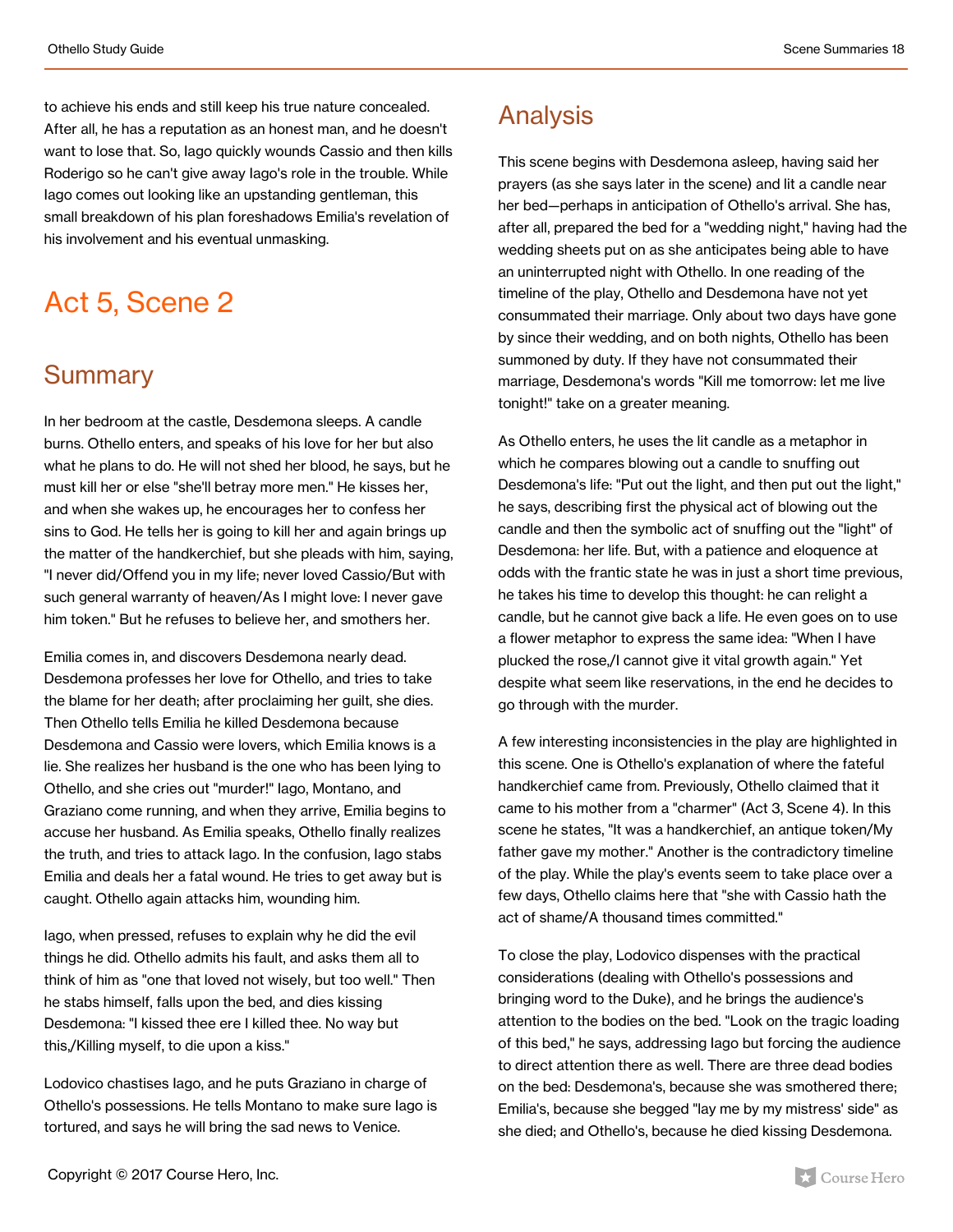This final image shows that Iago's net has tightened all the way, trapping his victims inside.

The main themes of the play resurface in its final scene. Desdemona's love for Othello motivates her to try to shield him from blame for her death. Iago's reputation for honesty, his honor, proves to be an issue through the end of the play. From the moment Othello reveals that Iago is the one who told him Cassio and Desdemona were having an affair, it begins to dawn on Emilia that her husband is at the bottom of the whole scheme. Othello calls him "honest, honest Iago," while Emilia replies "He lies to th' heart!" and Lodovico calls him both "hellish villain" and "viper." Iago's betrayal of his honesty, and his devilishness, resurface in the final scene of the play.

### **(4) Quotes**

*"I am not what I am."*

— Iago, Act 1, Scene 1

Early in the play, Iago admits his deceptive nature. He will deceive and manipulate. He is an actor of skill—one who can convince others of his absolute earnestness and trustworthiness. Yet he is neither trustworthy nor earnest. It is important to note that in Exodus 3:14, God described himself as "I am what I am." By turning this statement into its opposite, Iago sets himself up as the Devil.

*"I saw Othello's visage in his mind,/And to his honors and his valiant parts/Did I my soul and fortunes consecrate."*

— Desdemona, Act 1, Scene 3

Desdemona says this to explain why she wants to go with Othello to Cyprus. She is referring to the fact that through Othello's stories she has seen his adventures, picturing them in her own imagination. This is what won her love.

*"He takes her by the palm. Ay, well said, whisper. With as little a web as this will I ensnare as great a fly as Cassio."*

— Iago, Act 2, Scene 1

As Iago looks on, Cassio greets Desdemona, taking her hand. This moment gives Iago the idea to use Cassio to get to Othello, through Desdemona. In this aside, Iago tells the audience what he is going to do.

*"So will I turn her virtue into pitch,/And out of her own goodness make the net/That shall enmesh them all."*

— Iago, Act 2, Scene 3

Iago lays out his plan. Desdemona's goodness will lead her to be kind to Cassio, and it is this attention to Cassio that will cause Othello to believe Iago's story that Cassio and Desdemona are having an affair.

*"Reputation is an idle and most false imposition, oft got without merit and lost without deserving."*

— Iago, Act 2, Scene 3

Iago reassures Cassio after Cassio has lost his rank due to his drunken actions, saying a man's reputation is not really that important. Of note, other men in the play find reputation to be very important, including Othello. But Iago will say anything to get Cassio to do as he wants. Here, he wants him to feel that there is hope of regaining his status with Othello by appealing to Desdemona.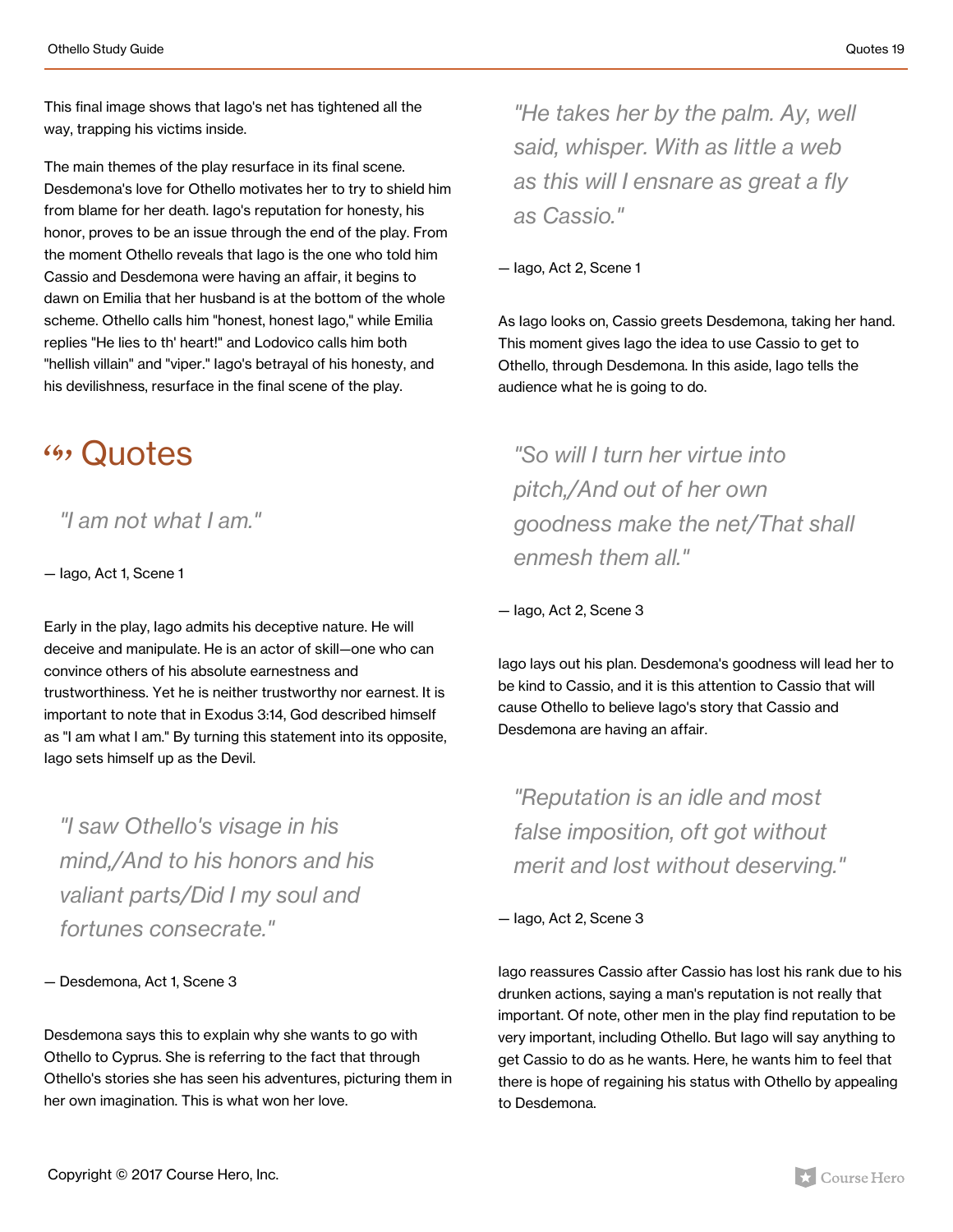*"Excellent wretch! Perdition catch my soul/But I do love thee! And when I love thee not,/Chaos is come again."*

#### — Othello, Act 3, Scene 3

Othello says this about Desdemona just before Iago "tempts" him in the garden. It is an expression of Othello's love for her, but also foreshadows the "perdition" or damnation to which Othello falls when he gives in to Iago's temptation.

*"O, beware, my lord, of jealousy!/It is the green-eyed monster which doth mock/The meat it feeds on."*

— Iago, Act 3, Scene 3

Iago says this as part of his temptation of Othello in the garden. He is warning Othello of being jealous at the same time he, Iago, is planting the seed of jealousy in Othello's mind. He's warning Othello of jealousy, but he is also pointing out how Cassio and Desdemona are so friendly.

*"She did deceive her father, marrying you."*

— Iago, Act 3, Scene 3

Iago manipulates Othello by pointing out that Desdemona disobeyed her own father to marry the Moor. In this way, he uses reason to convince Othello that Desdemona is the kind of woman who might be unfaithful.

*"Who would not make her husband a cuckold to make him a monarch?*

#### *I should venture purgatory for 't."*

— Emilia, Act 4, Scene 3

While Desdemona cannot see any motivation that would cause her to have an extramarital affair, Emilia is more practical. She suggests there are reasons—and some of them might be good ones—for being unfaithful. It also suggests that Emilia's ethical standards are less pure than Desdemona's, which could explain why she is willing to go along with Iago's plotting for such a long time.

### *"Look on the tragic loading of this bed./This is thy work."*

— Lodovico, Act 5, Scene 2

Lodovico observes Iago's "work" has resulted in dead bodies covering the bed. Each of the deaths in the final scene adds to the tragic pile. This final image shows the net that Iago set has tightened to one very small point in space: a bed.

## $\triangleleft$  Symbols

### **Handkerchief**

Desdemona's handkerchief, given to her as a gift from Othello, is a potent symbol of love and trust. Originally it had been Othello's mother's, and his gift of it to Desdemona shows his love for and trust in her. Othello even explains to Desdemona that the handkerchief allowed his mother to make her husband faithful in their marriage. The handkerchief, then, represents fidelity. Because Othello sees great symbolic importance in the handkerchief, Iago has good reason to use it for his own nefarious purposes. When Desdemona accidentally loses it, and Emilia gives it to Iago, Iago controls the symbolism of the handkerchief. He makes this symbol of love and trust into one of unfaithfulness and betrayal. And so Othello is completely undone by the loss of the handkerchief, because it represents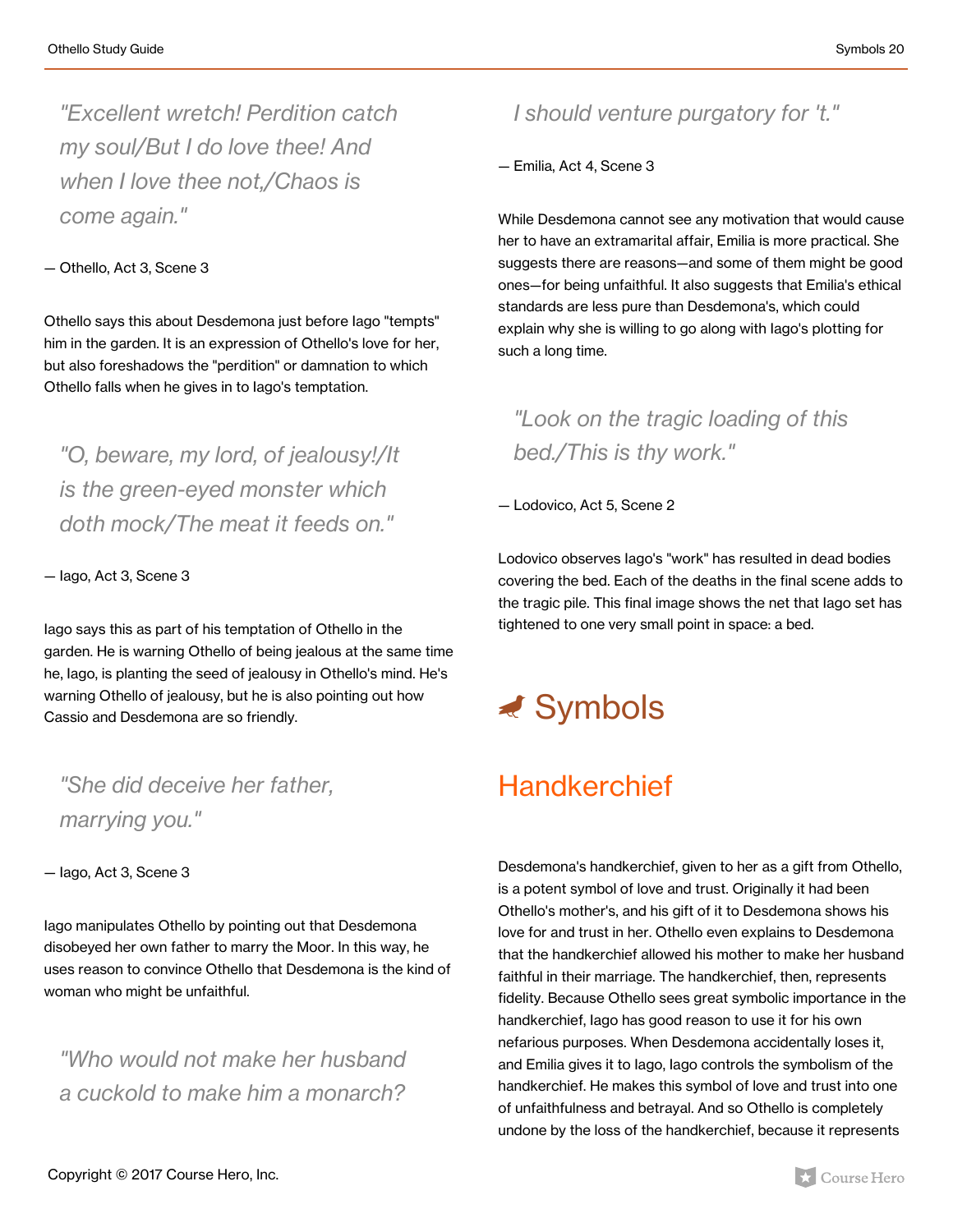the loss of Desdemona; he crumbles into incoherent shouts of "the handkerchief!" as he is overwhelmed by Iago's lies.

### Willow Tree

As Desdemona and Emilia prepare for bed, Desdemona shares a "song of 'willow.'" Here, the willow tree becomes a symbol of Desdemona's sadness and emotion over her lost love, foreshadowing the impending death of this love as well as Desdemona's own physical death. In Shakespeare's plays, willow trees often signify deserted women. In *Hamlet*, Ophelia falls from a willow tree after being abandoned by Hamlet. Here, increasingly abandoned by Othello's trust, Desdemona sings, "Let nobody blame him, his scorn I approve" and "I called my love false love, but what said he then?/... If I court more women, you'll couch with more men." In fact, Desdemona, though innocent, will try to accept the blame for her own death: "his scorn I approve." In addition, the topic of infidelity provides Desdemona a chance to express her belief that nothing, even Othello's betrayal, could make her unfaithful to Othello, and provides Emilia with a chance to state the opposite.

#### Love

Love is a powerful force in the lives of Desdemona and Othello, whose secret marriage is the spark that ignites the plot. A great deal of time is spent as Othello explains to the Duke of Venice and to Brabantio how Desdemona came to love him by his stories. Desdemona is utterly devoted to Othello, even to the point of wanting to take the blame when he murders her, rather than have him suffer. Yet Othello's love for Desdemona proves to be his undoing, as it causes him to be easily manipulated by Iago, who sees it as a point of weakness in Othello's otherwise strict military demeanor.

The two couples—Othello and Desdemona, Iago and Emilia—have very different relationships. Othello and Desdemona have a romantic relationship that is, perhaps, too good to last. In contrast, Iago and Emilia's relationship is plagued by mistrust and misogyny.

### Betrayal

### The Color Green

Iago tells Othello to beware of jealousy because it is "the green-eyed monster which doth mock/The meat it feeds on." Green symbolizes the jealousy that will ultimately undo Othello's marriage, sanity, and life. Iago also uses plant images to explain his own role in the action of the play. He sees the will of a person as the gardener of the body: "Our bodies are our gardens, to which our wills are gardeners."

### **E**<sup>3</sup> Themes

Trust and betrayal are features of nearly every relationship in *Othello*. Iago is a trusted officer, adviser, and friend, and his position of trust allows him the opportunity to manipulate others. Othello entrusts Iago with important correspondence, and never questions his intent. Roderigo confides to Iago his love for Desdemona and accepts his help. Cassio takes Iago's advice willingly, and even Desdemona seeks out his advice when Othello seems to be acting strangely. Iago betrays all this trust in spectacular fashion.

Trust between Othello and Desdemona is also an important feature of the play. As the play begins, Othello unquestioningly accepts Desdemona's love and fidelity. He is convinced of it, and it gives him confidence and security. She, in turn, trusts him utterly. Yet due to Iago's manipulations, Othello loses trust in Desdemona. And ultimately, Othello betrays Desdemona's trust by murdering her.